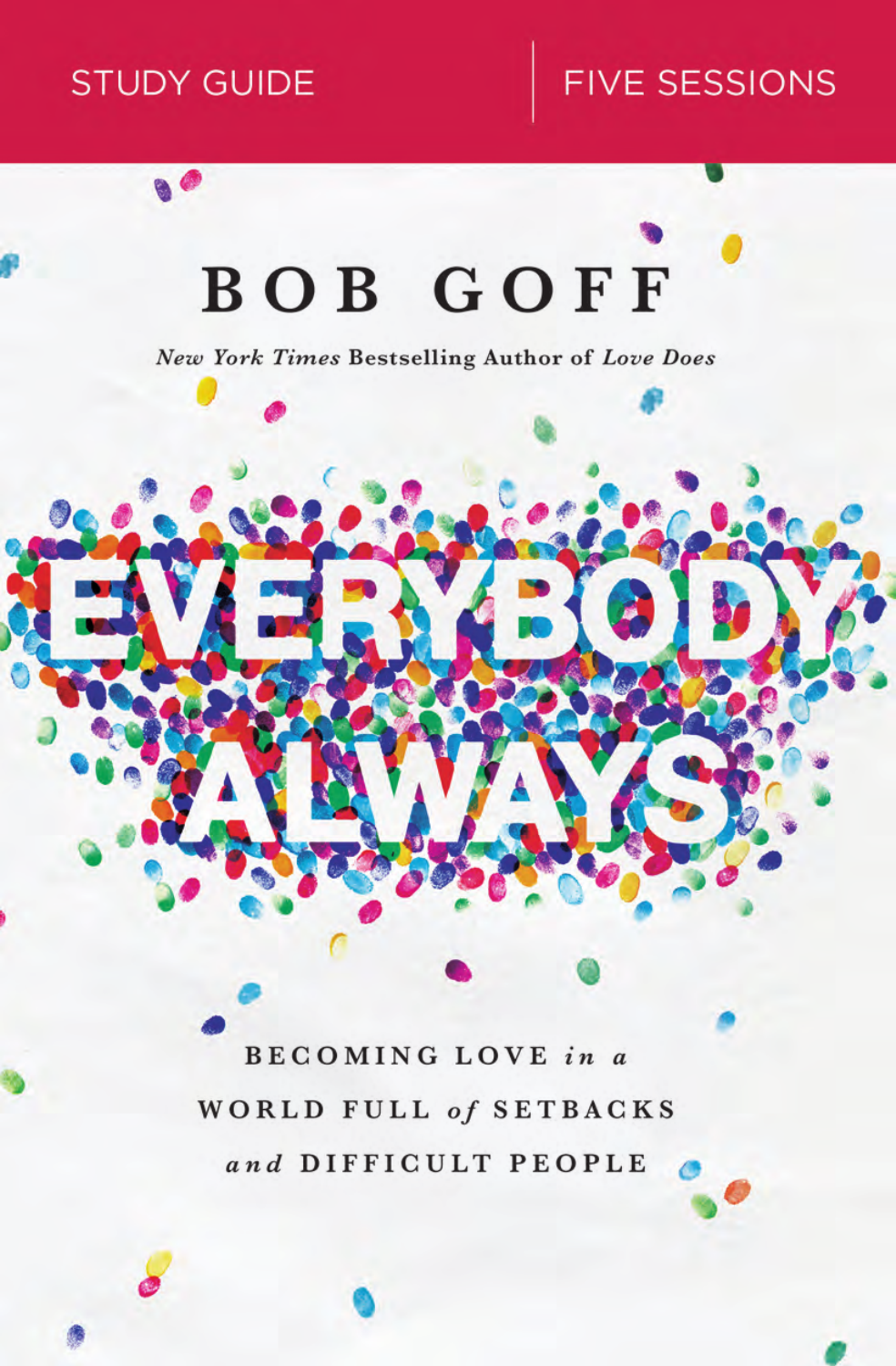#### **EVERYBODY ALWAYS**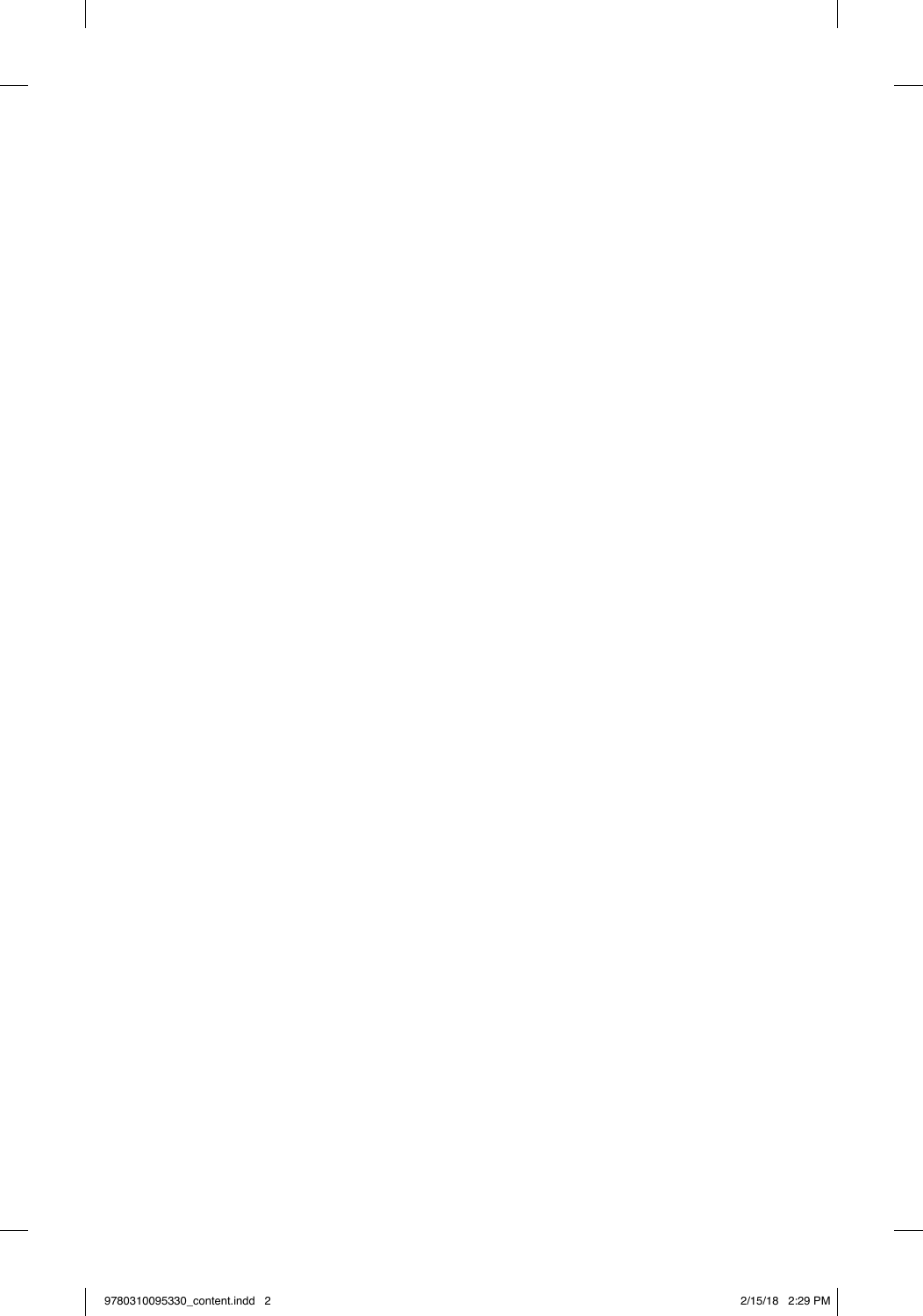# **BOB GOFF**

# **EVERYBODY ALWAYS**

# **BECOMING LOVE** *in a* **WORLD FULL** *of* **SETBA CKS** *and* **DIFFICULT PEOPLE**

#### STUDY GUIDE

. . . . . . . . . . . . . .

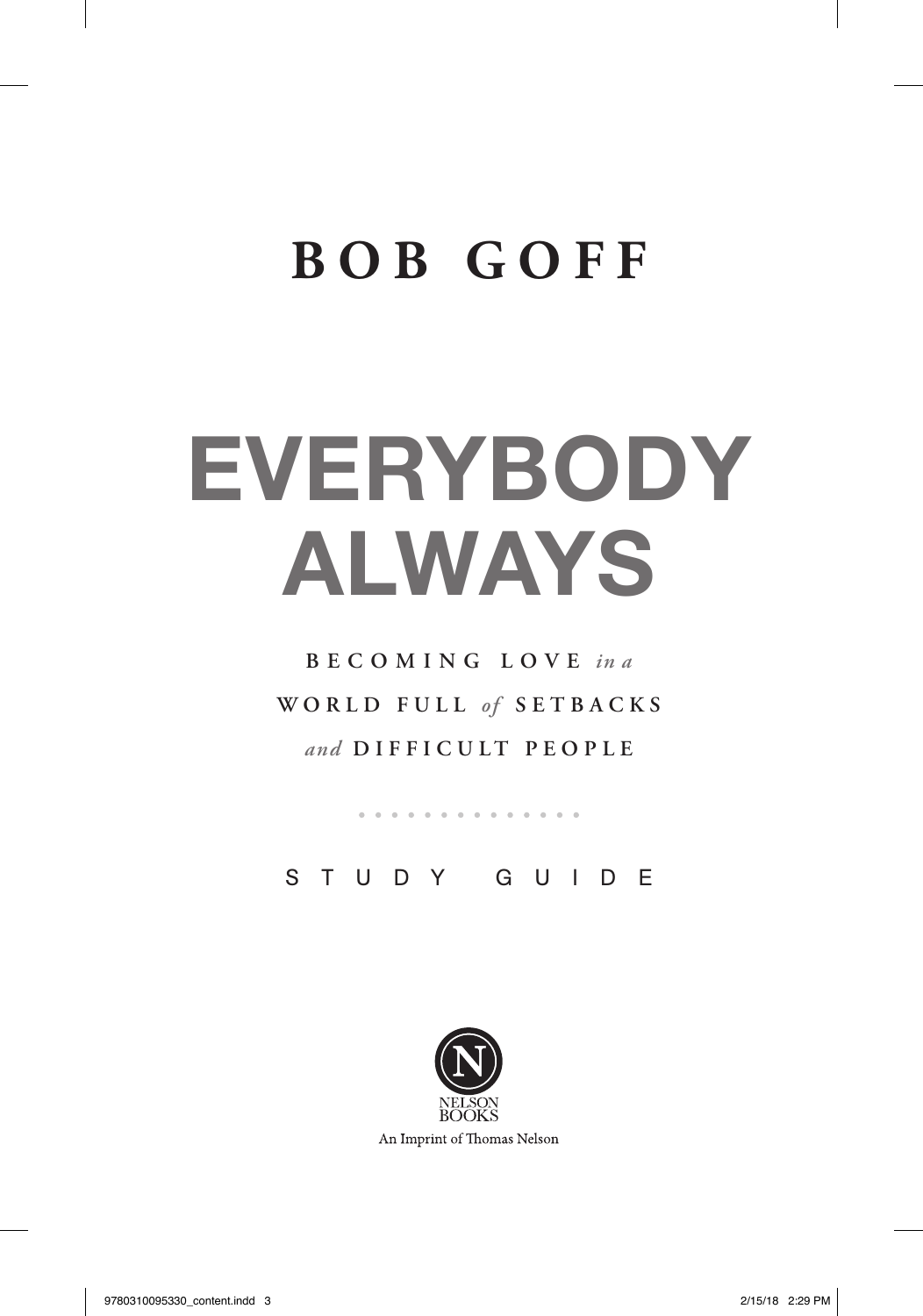*Everybody, Always Study Guide* © 2018 by Bob Goff

All rights reserved. No portion of this book may be reproduced, stored in a retrieval system, or transmitted in any form or by any means—electronic, mechanical, photocopy, recording, scanning, or other—except for brief quotations in critical reviews or articles, without the prior written permission of the publisher.

Published in Nashville, Tennessee, by Thomas Nelson. Thomas Nelson is a registered trademark of HarperCollins Christian Publishing, Inc.

Published in association with the literary agency of Alive Communications, Inc. www.alivecommunications.com.

All Scripture quotations, unless otherwise indicated, are taken from *The Holy Bible, New International Version*®, *NIV*®. Copyright © 1973, 1978, 1984, 2011 by Biblica, Inc.™ Used by permission. All rights reserved worldwide.

Thomas Nelson titles may be purchased in bulk for educational, business, fundraising, or sales promotional use. For information, please e-mail SpecialMarkets@ThomasNelson.com.

ISBN 978-0-310-09533-0

First Printing March 2018 / Printed in the United States of America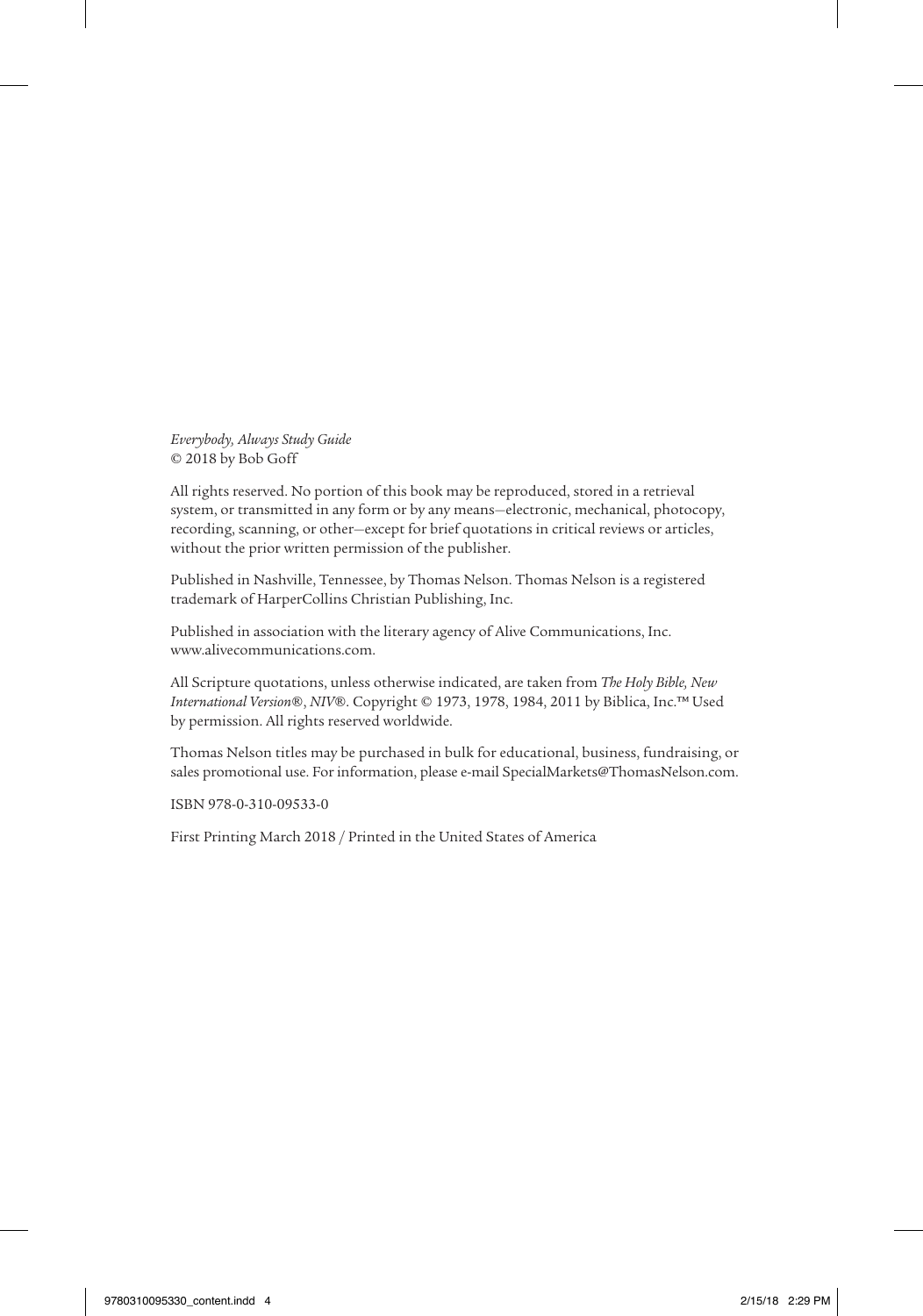# **CONTENTS**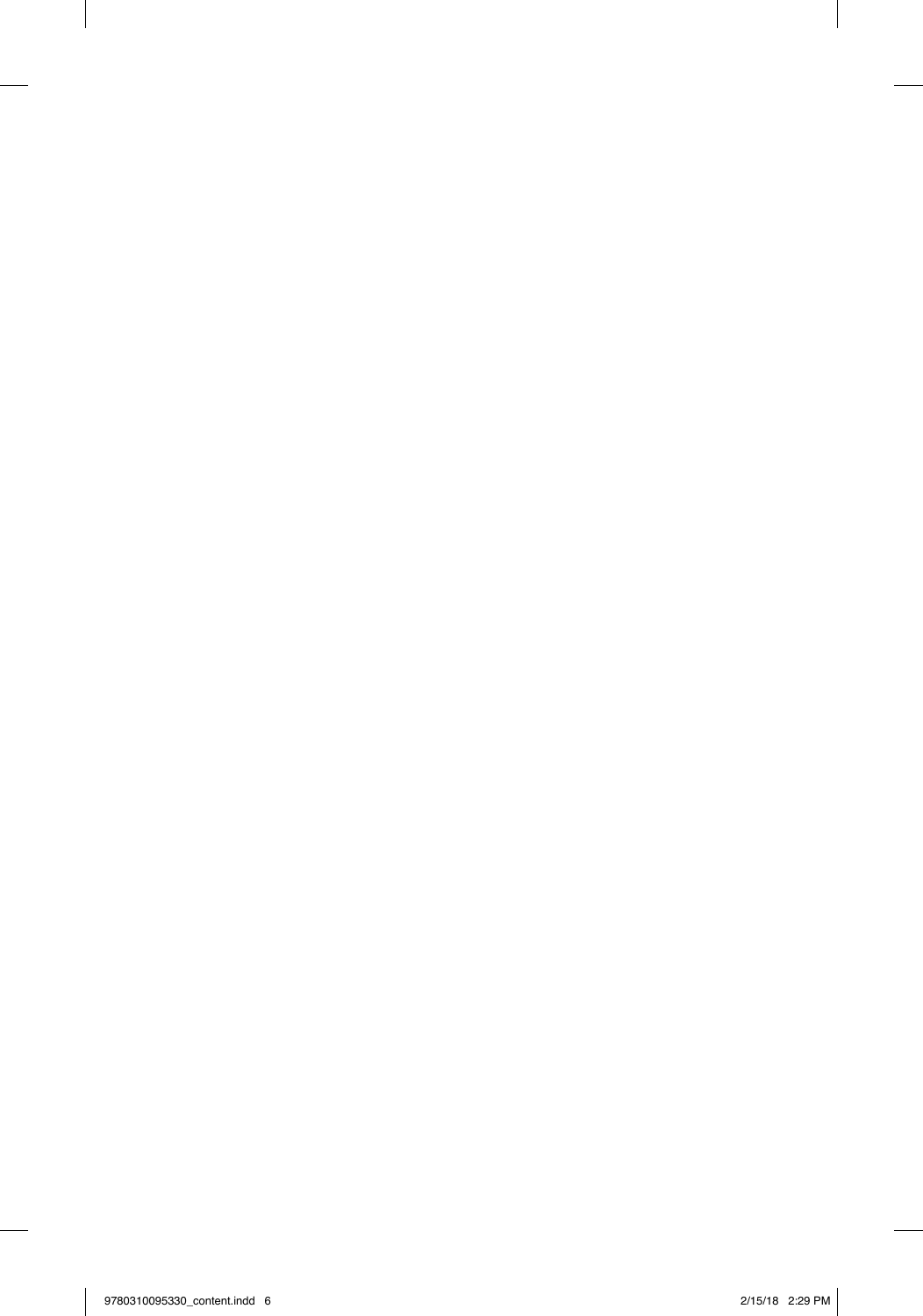#### **INTRODUCTION**

"Love the Lord your God with all your heart and with all your soul and with all your strength and with all your mind"; and, "Love your neighbor as yourself."

**L u k e 1 0 : 2 7**

Welcome to *Everybody, Always*!

It's good that you're here. Like, really good. Because the world we're living in right now is really good at something else: division. It is great at teaching us to only trust people who talk like us, think like us, vote like us, live where we do, and see everything like we do. And it also teaches us that anybody who talks, thinks, votes, worships, or sees the world differently than us can't be trusted. They may even be our enemy. This way of seeing the world makes love pretty conditional—with the condition being, *we only have to love people who are just like us*.

The good news is that God isn't like that. Not even close. God's love is unconditional, and it's for everybody. God's love turns enemies into friends, and it is bigger than all the things we cook up to divide ourselves. But God doesn't want to be the only one around here who loves this way. He wants *us* to love this way too. You see, God doesn't want us to love some people, sometimes. He wants us to love everybody, always.

*Everybody?* Yes, everybody. The people we like and the people we don't? Yes. The people we respect and the people who creep us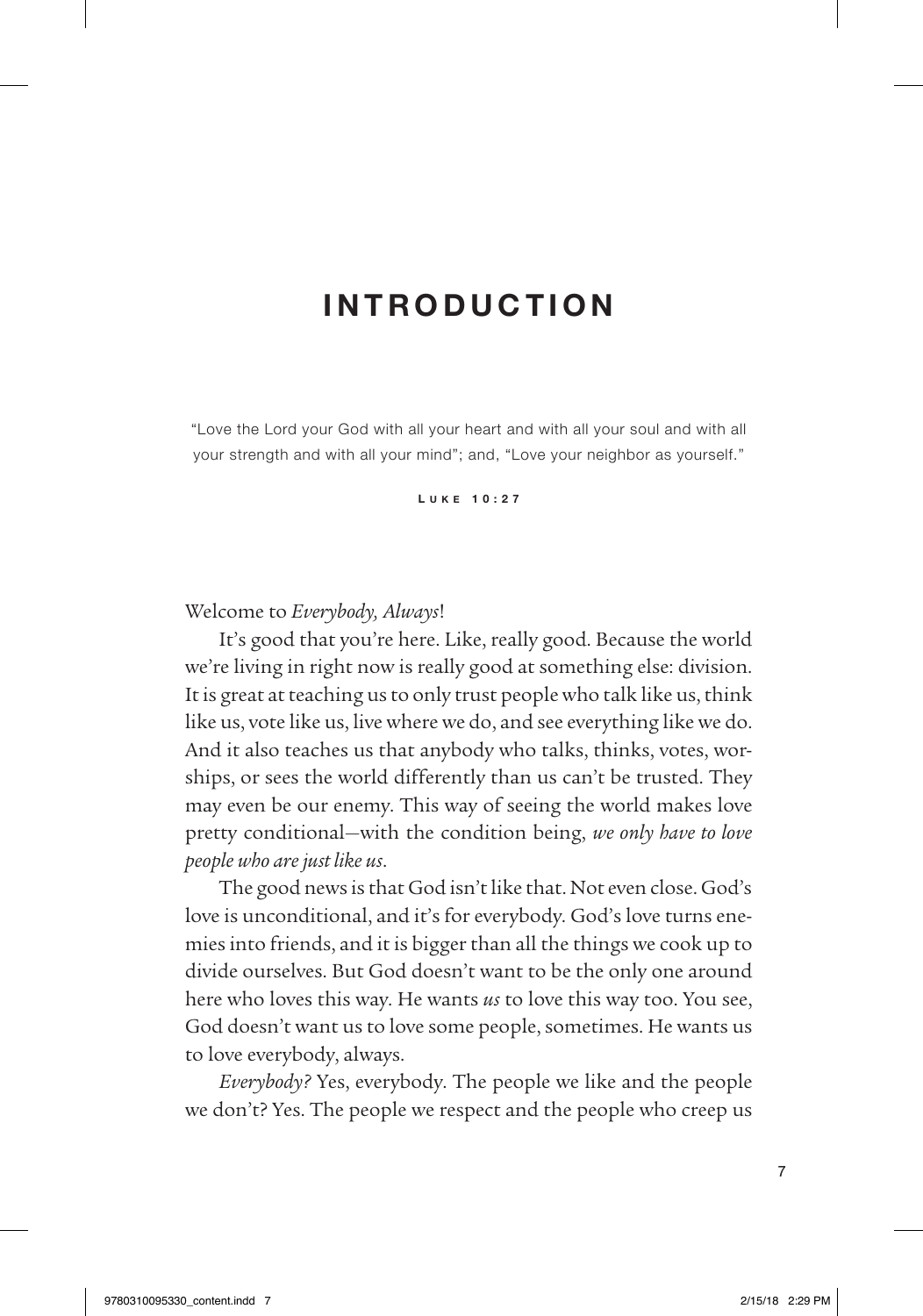out? Exactly. The people we admire and the people we don't? Them too. Everybody actually means *everybody*.

Well, what about *always?* Does that mean, literally, always? Yes, it does. As in, when we feel like it and when we don't? Yep. When it's easy and when it's hard? Bingo. When it gives us energy and when it wears us out? Precisely. For God, always really means *always*.

Now, if this sounds like a tall order, you're right. But you're also in luck. God does not leave us to love this way by trusting in our own willpower. The Holy Spirit is around to actually help us love this way. But there's another part too: this is something we can actually train in to get better. Like running a marathon or practicing an instrument, love is something we learn and grow in as we practice. And that's where a study like this comes in really handy.

*Everybody, Always* is a five-week experiment in learning how to love everybody, always like God does. Each session will explore a different aspect of this love through the teachings and stories of Bob Goff. There will be an opening question, a little Bible reading, and then you'll watch Bob on the video.

However, the real action comes after the video, when you dig in to each topic in a guided small group time. Here we let the rubber meet the road and see how loving everybody, always, gets practical. It's going to be great. Really. However, if you want to get the most out of your *Everybody, Always* experience, it's best to keep a couple of things in mind.

First, the real growth in this study will happen during your small-group time. This is where you will process the content of Bob's message, ask questions, and learn from others as you listen to what God's love is doing in their lives.

Which bring us to point two: small groups can be a deeply rewarding time of intimacy and friendship, but they can also be a disaster. Work to make your group a "safe place." That means first being honest about your thoughts and feelings as well as listening carefully to everyone else's.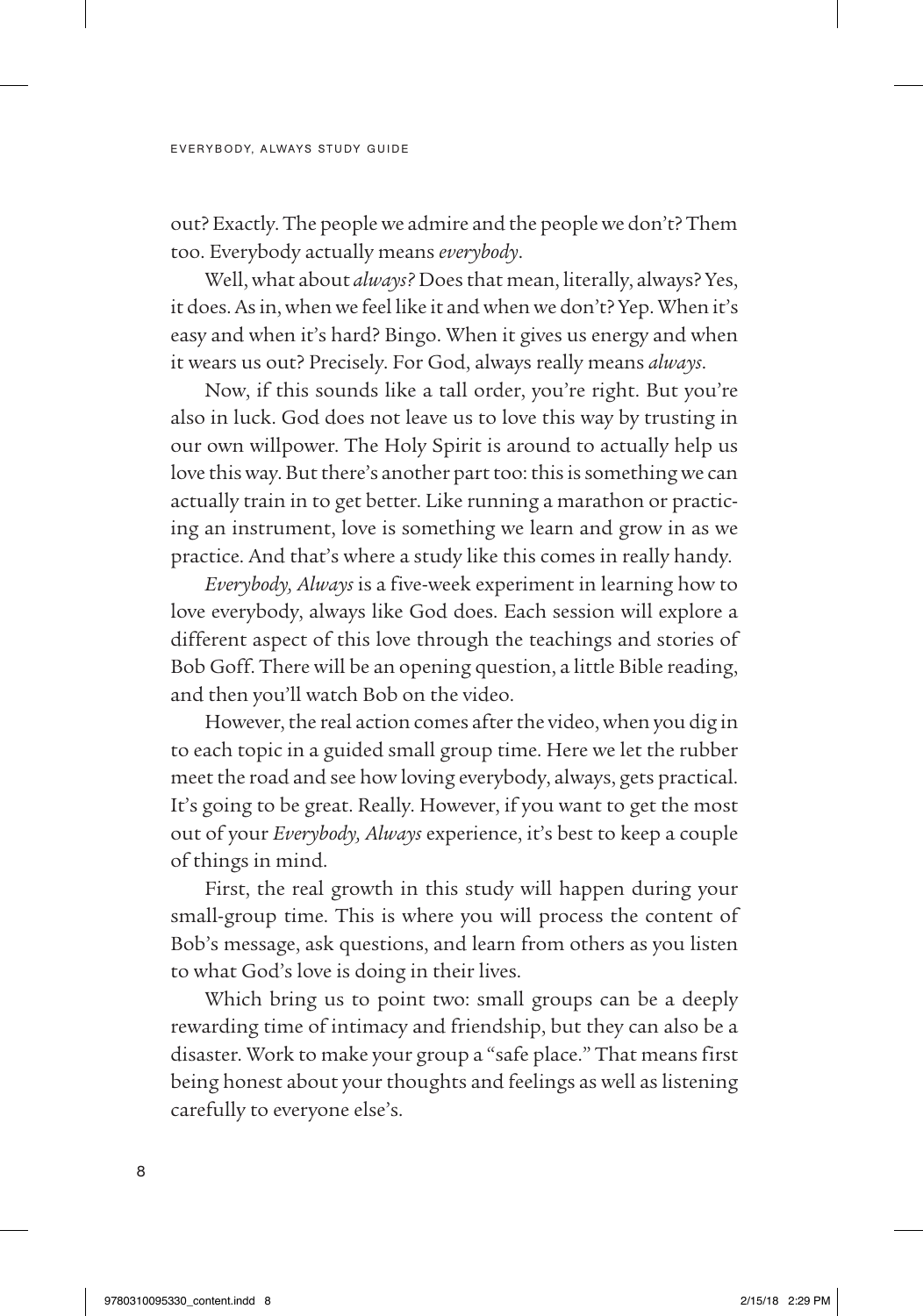Third, resist the temptation to "fix" a problem someone might be having or to correct someone's theology. That's not what this time is for. And finally, keep everything your group shares confidential. All this will foster a rewarding sense of community in your *Everybody, Always* group and give God's Spirit some space to heal, challenge, and empower you to love without conditions.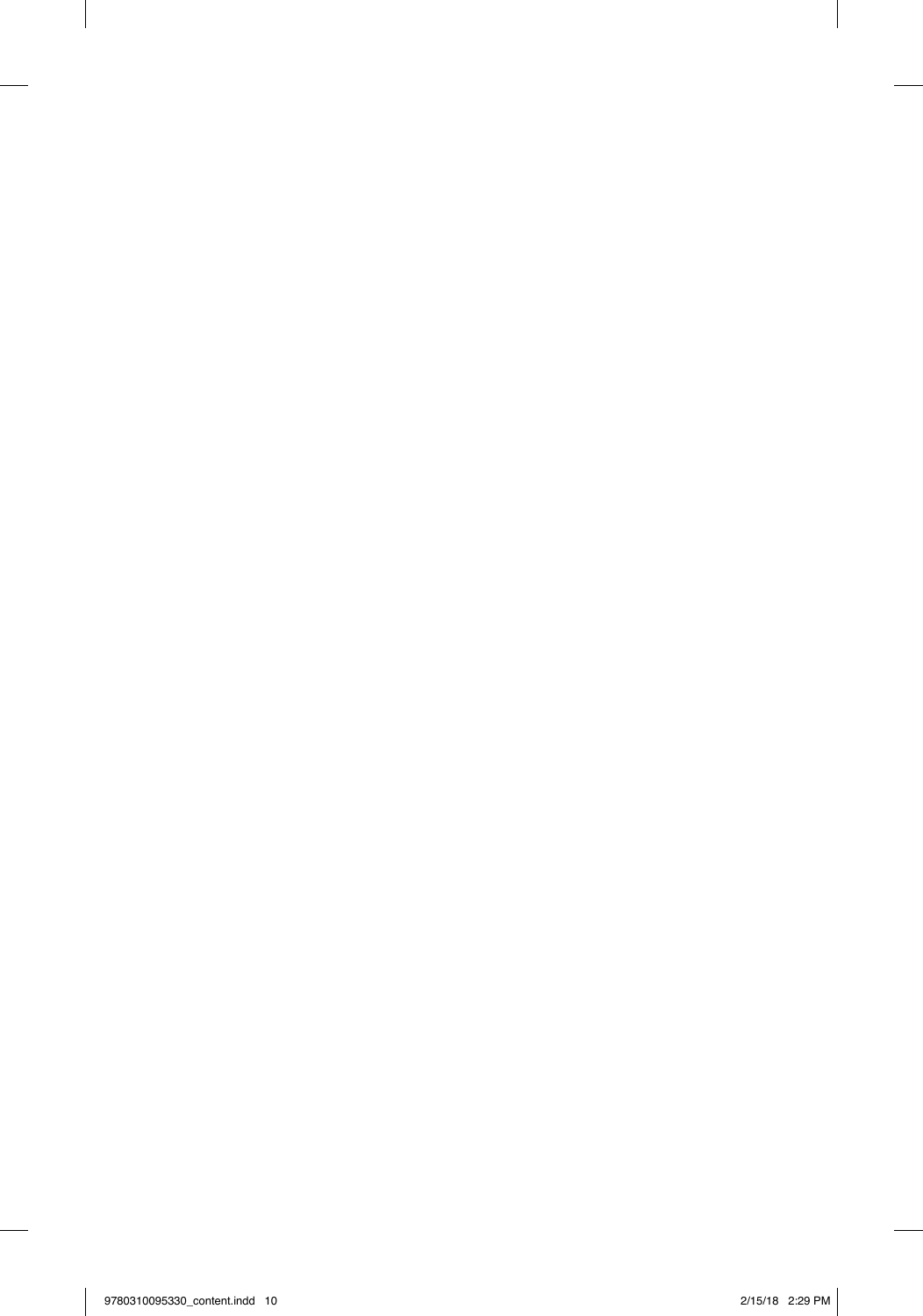#### **HOW TO USE THIS GUIDE**

As you'll discover throughout this study, love is practical. It gets out there and does things. It takes risks. This study is designed to give you similar opportunities.

Each session in *Everybody, Always* begins with a mixer question followed by a reflection from the Bible. Then you'll watch the video teaching with Bob and jump into some directed small-group discussion. Even though there are lots of questions available for your small group, don't feel like you have to use them all. Your leader will focus on the ones that resonate with your group and guide you from there.

The final component of each session is called "Doing the Word." This is where *Everybody, Always* might diverge from studies you have done before, as your group will engage in one hands-on, practical exercise that makes the content Bob described in the video come alive. These exercises are designed to be completed during your meeting, and they will be what you make of them. If you choose to only go through the motions or abstain from participating in these exercises, there is a lot less chance you'll find what you're looking for during this time. But if you give it a go and take the gamble, you may discover what so many others have already found to be true: *faith comes alive when we take holy risks for God.*

Now, the thought of "risky" activities can make some folks feel anxious. That's okay. If you fall into this category, just read ahead to each "Doing the Word" activity, and you can see what you're going to be invited to try. Then you can prepare yourself accordingly.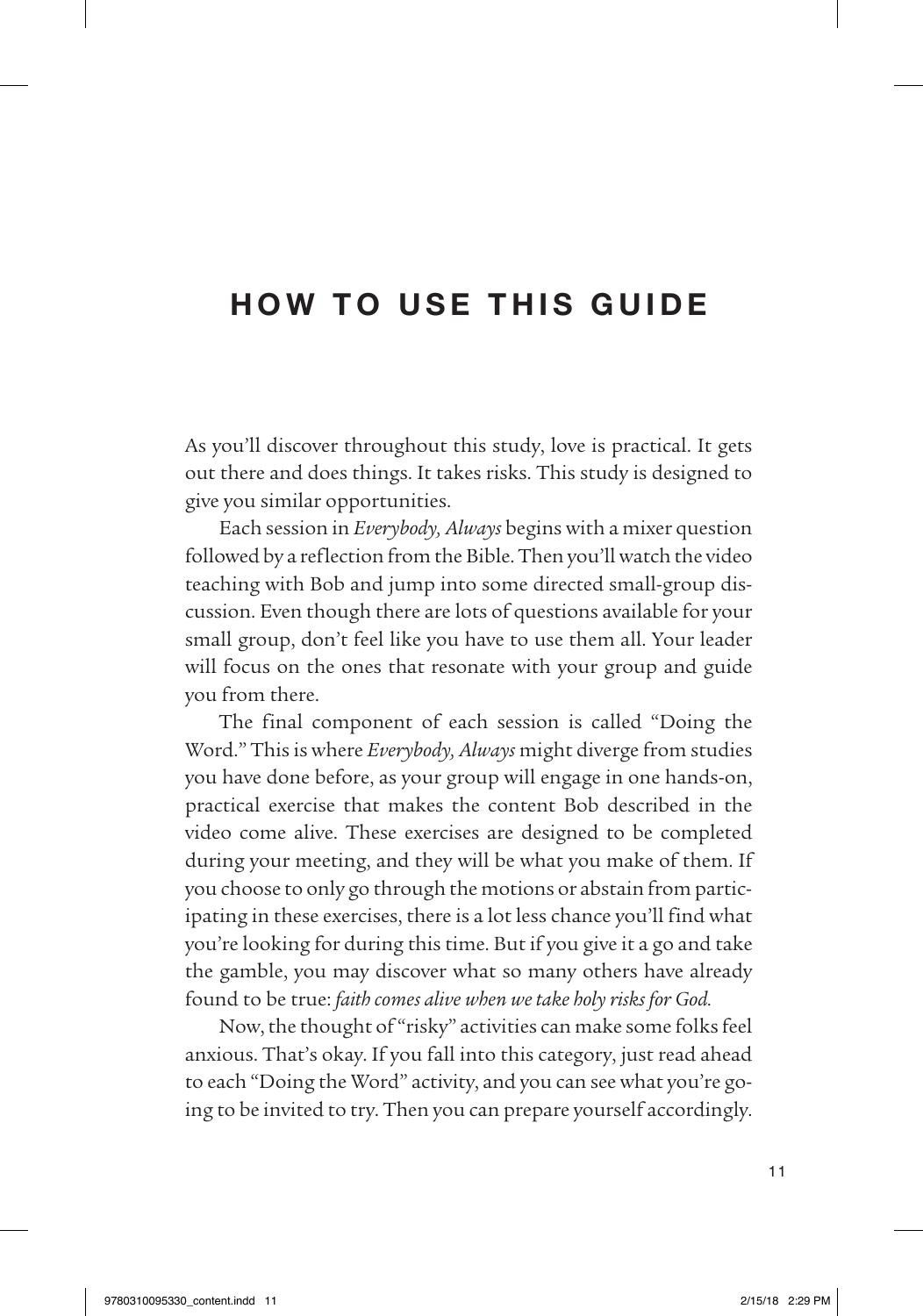And remember, none of these experiments involve anything weird or embarrassing. They are just hands-on opportunities to learn to love like Jesus does.

At the end of each session, there are two or three more opportunities for you to engage the content of *Everybody, Always* during the week. This section includes activities developed around action (called *Do*), Bible reflection (called *Reflect*), and/or reading a short chapter from *Everybody, Always* (called *Read*). The challenge will be to do at least one of these activities between sessions and to use this study guide to record what you learned.

Starting in session two, there will be time before the video teaching to check in about the previous week's activity and process your experiences as a group. If you could not do an experiment one week or are just joining the study, don't worry. Hearing what others have learned will be nourishment enough on its own.

Finally, remember that all this is an opportunity to train yourself in a new way of thinking about love. The videos, discussions, and activities are all meant to kick start your imagination so you start coming up with new ideas and trying things on your own. I mean, what do you think God could do with a whole group of people who were passionate about Jesus' love and eager to put it into creative practice? Let's jump into *Everybody, Always* and find out.

Note: If you are a group leader, there are additional instructions and resources in the back of this guide for leading the activities and discussion times. Because some of the activities require materials and setup, make sure you read this over ahead of time so you will be prepared for each week's activity.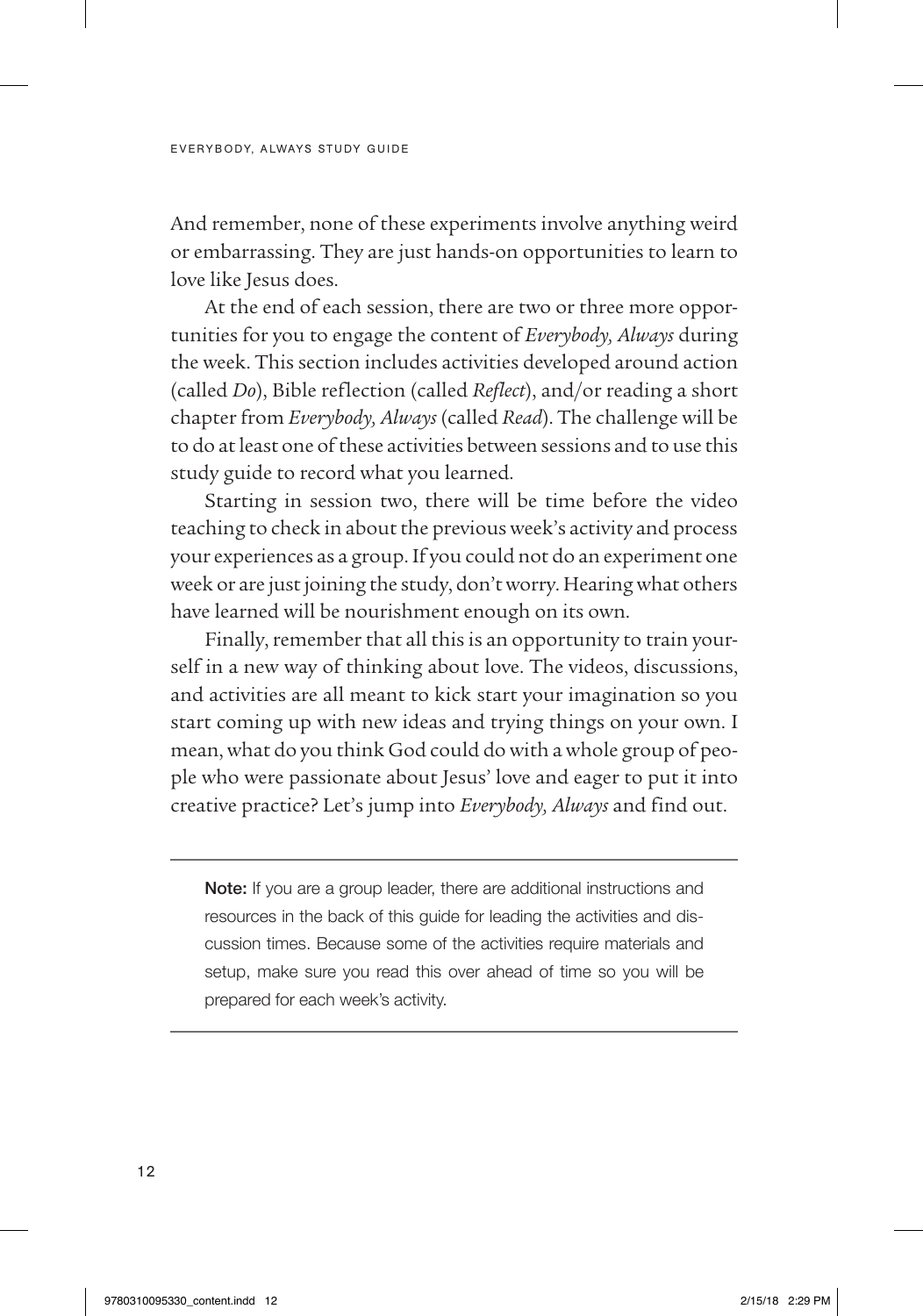SESSION ONE

# **LOVE PEOPLE WHERE YOU ARE**

We don't need to cross the ocean to love people extravagantly, we just need to cross the street.

B o b G o f f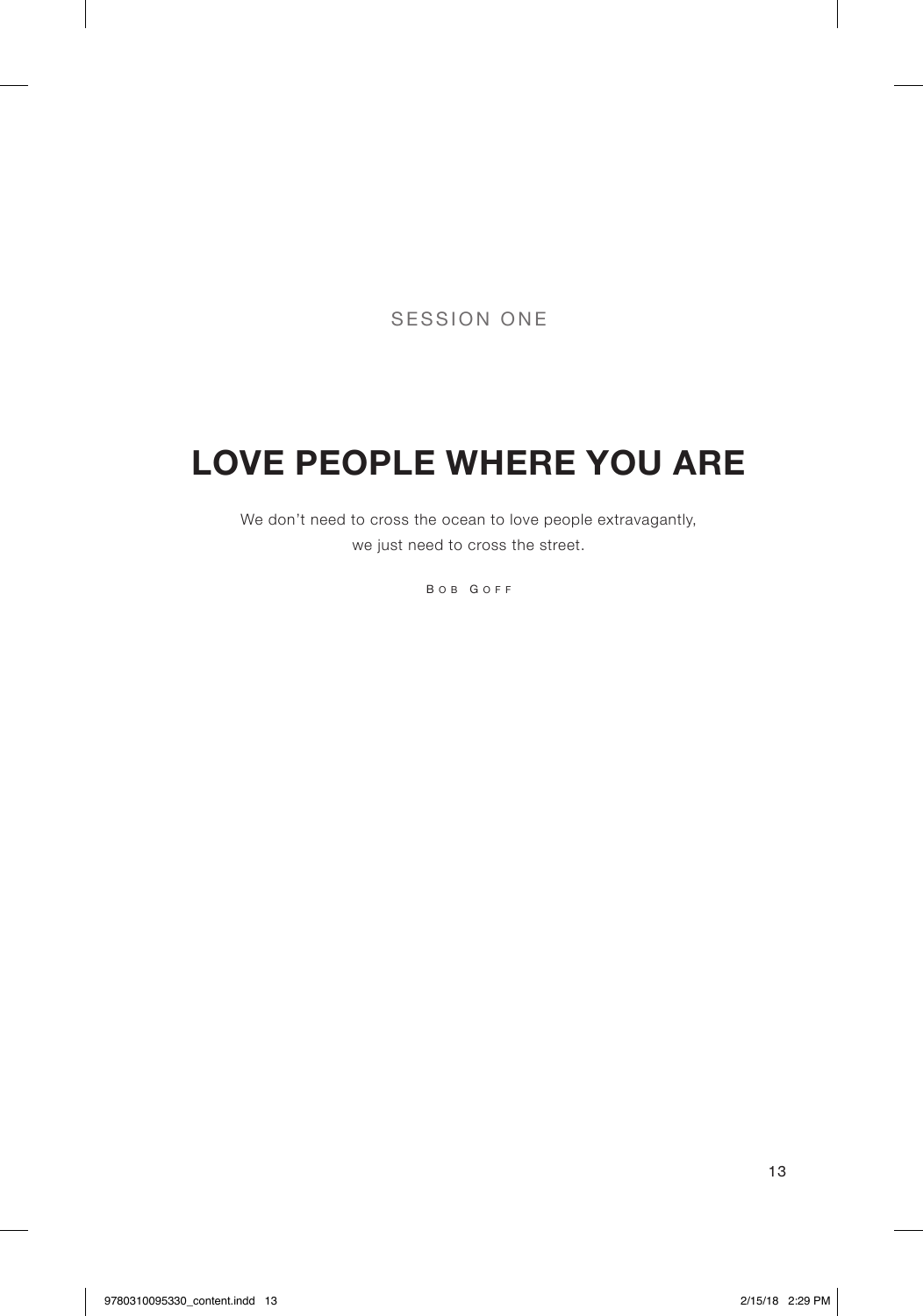#### **GETTING STARTED**

Have you ever heard of the musical *Wicked*? It was a big deal when it premiered in 2003, winning all the awards there were to win and making its stars household names. Why was it so popular? Well, aside from amazing songs and great performances, *Wicked* took the story of the *Wizard of Oz* and did something unexpected.

In *Wicked*, the familiar story of Dorothy, the Cowardly Lion, the Scarecrow, and the Tin Man is retold from the perspective of Elphaba, the Wicked Witch of the West. In this telling, we learn about Elphaba's sad backstory, the rivalry with her sister (Glinda the Good Witch), and how she might not be the onedimensional villain we always thought she was. This musical presents us with an Elphaba who is a tragic figure and whom, we discover, is more misunderstood than mean. It also shows us that when you learn someone's story, it can totally change how you see that person.

In our culture these days, it's tempting to sift everybody we meet into two categories: "good guys" and "bad guys." It is as if life is one of those old vaudeville melodramas where we cheer for the hero and hiss at the villain. But that's not real life, is it? Real life is way more interesting than that. Everybody we know is a fully formed, complex, and interesting creation. Nobody in our orbit is *all* good or *all* bad. Learning people's stories helps us see this. It breaks down our judgments and preconceived notions. It frees us from viewing others as cardboard cutouts but instead as the actual, real, God-created people they are. And, like Elphaba, learning someone's story might help us see them in a different light.

When you get caught up in a life of following Jesus, the old categories of "good guys" and "bad guys" stop working for you. You realize that not only does everybody have a story, but also that God wants us to love them too: *no matter what*. Yes, this can be kind of scary, but that's why we learn people's stories. It makes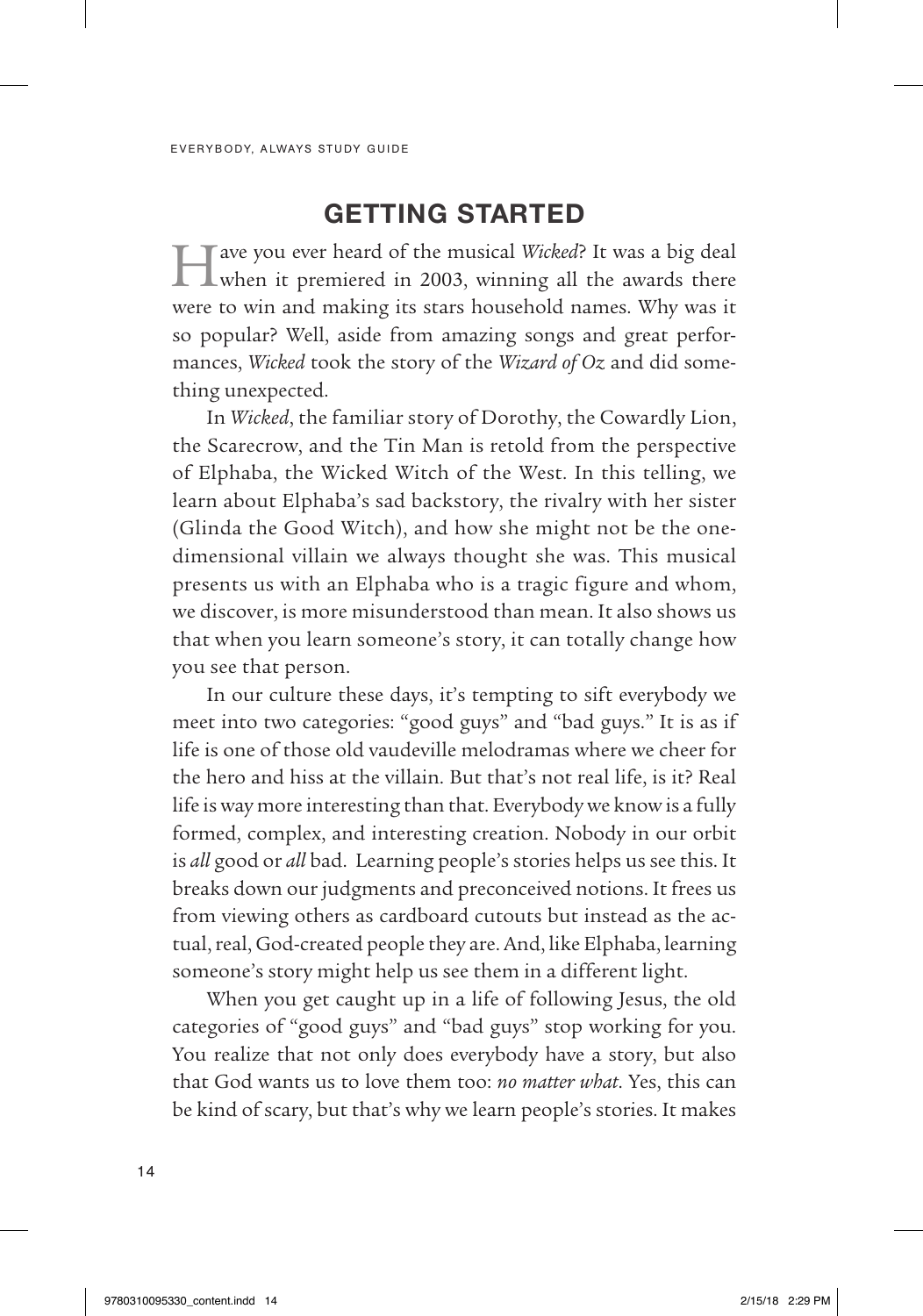the creepy people God wants us to love a lot less scary and frees us to actually reach out to them right where they are.

All this is what we're talking about this week in our first session of *Everybody, Always*. We're going to share some stories, learn to reach out to our neighbors, and figure out how to actually love everybody God has already put in our lives . . . always.

#### **CHECKING IN**

Welcome to the first session of *Everybody, Always.* If you or any of your fellow group members do not know one another, take a few minutes to introduce yourselves. Then, to get things started, discuss the following questions:

- **•** If you could describe your expectations for this study in one word, what would that word be?
- **•** Why did you pick the word you did?

#### **HEARING THE WORD**

Read aloud in the group the following passage from Luke 10:25–37:

<sup>25</sup>*On one occasion an expert in the law stood up to test Jesus.* 

*"Teacher," he asked, "what must I do to inherit eternal life?"*

<sup>26</sup> *"What is written in the Law?" he replied. "How do you read it?"*

<sup>27</sup>*He answered, "'Love the Lord your God with all your heart and with all your soul and with all your strength and with all your mind'; and, 'Love your neighbor as yourself.'"*

<sup>28</sup>*"You have answered correctly," Jesus replied. "Do this and you will live."*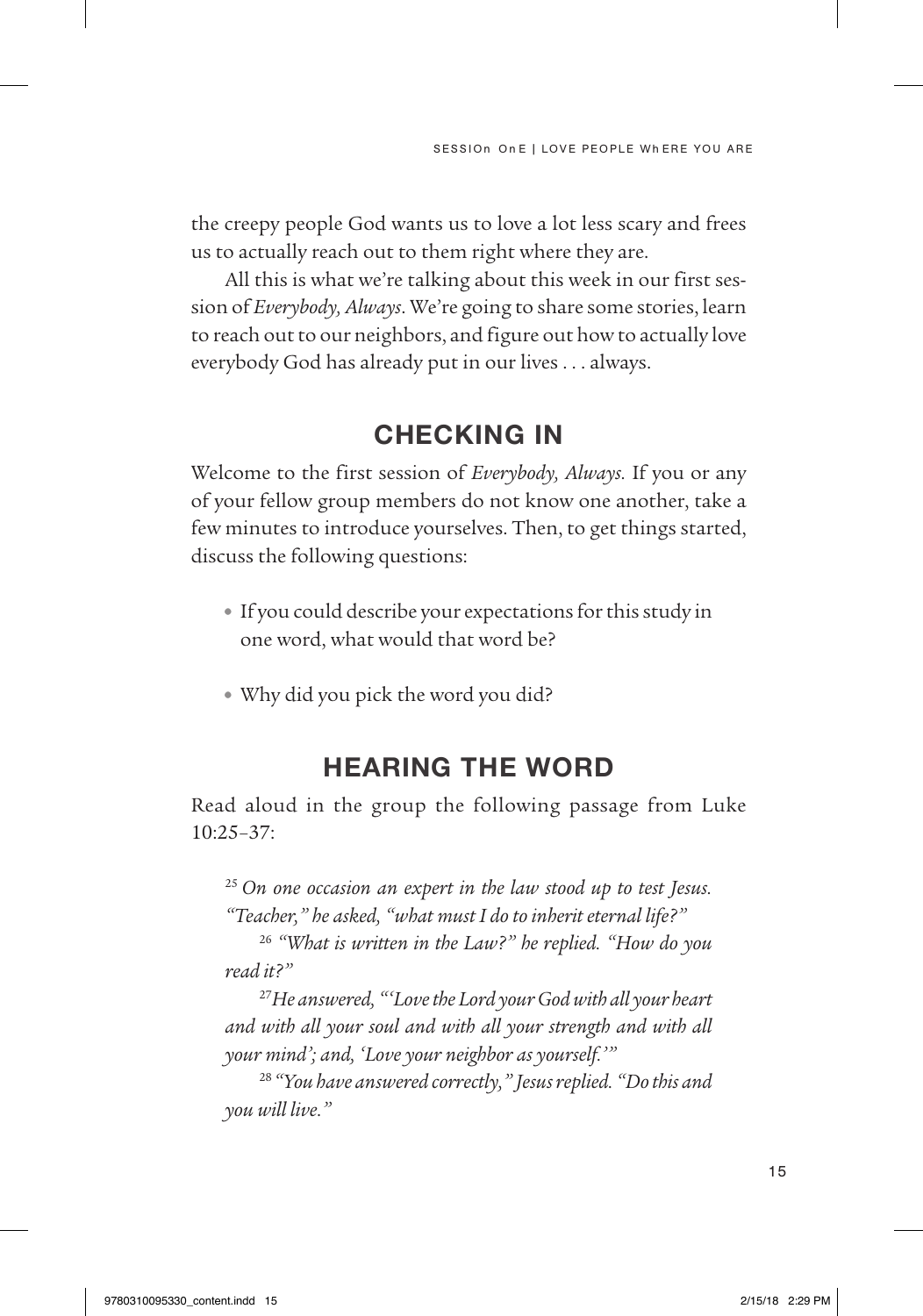<sup>29</sup> But he wanted to justify himself, so he asked Jesus, "And who *is my neighbor?"*

<sup>30</sup> *In reply Jesus said: "A man was going down from Jerusalem to Jericho, when he was attacked by robbers. They stripped him of his clothes, beat him and went away, leaving him half dead.* <sup>31</sup> *A priest happened to be going down the same road, and when he saw the man, he passed by on the other side.* <sup>32</sup> *So too, a Levite, when he came to the place and saw him, passed by on the other side.*<sup>33</sup> *But a Samaritan, as he traveled, came where the man was; and when he saw him, he took pity on him.* <sup>34</sup> *He went to him and bandaged his wounds, pouring on oil and wine. Then he put the man on his own donkey, brought him to an inn and took care of him.* <sup>35</sup> *The next day he took out two denarii and gave them to the innkeeper. 'Look after him,' he said, 'and when I return, I will reimburse you for any extra expense you may have.'*

<sup>36</sup> *"Which of these three do you think was a neighbor to the man who fell into the hands of robbers?"*

<sup>37</sup>*The expert in the law replied, "The one who had mercy on him." Jesus told him, "Go and do likewise."*

At the end of this parable, Jesus asks the teacher of the law which of the three people who passed the half-dead man on the road was a "neighbor" to him (see verse 36). Why does Jesus ask this question? Why do you think the expert in the law answers the way he does?

Have you ever seen someone give away extravagant love to a person who was their enemy? If so, when was it and what did it look like?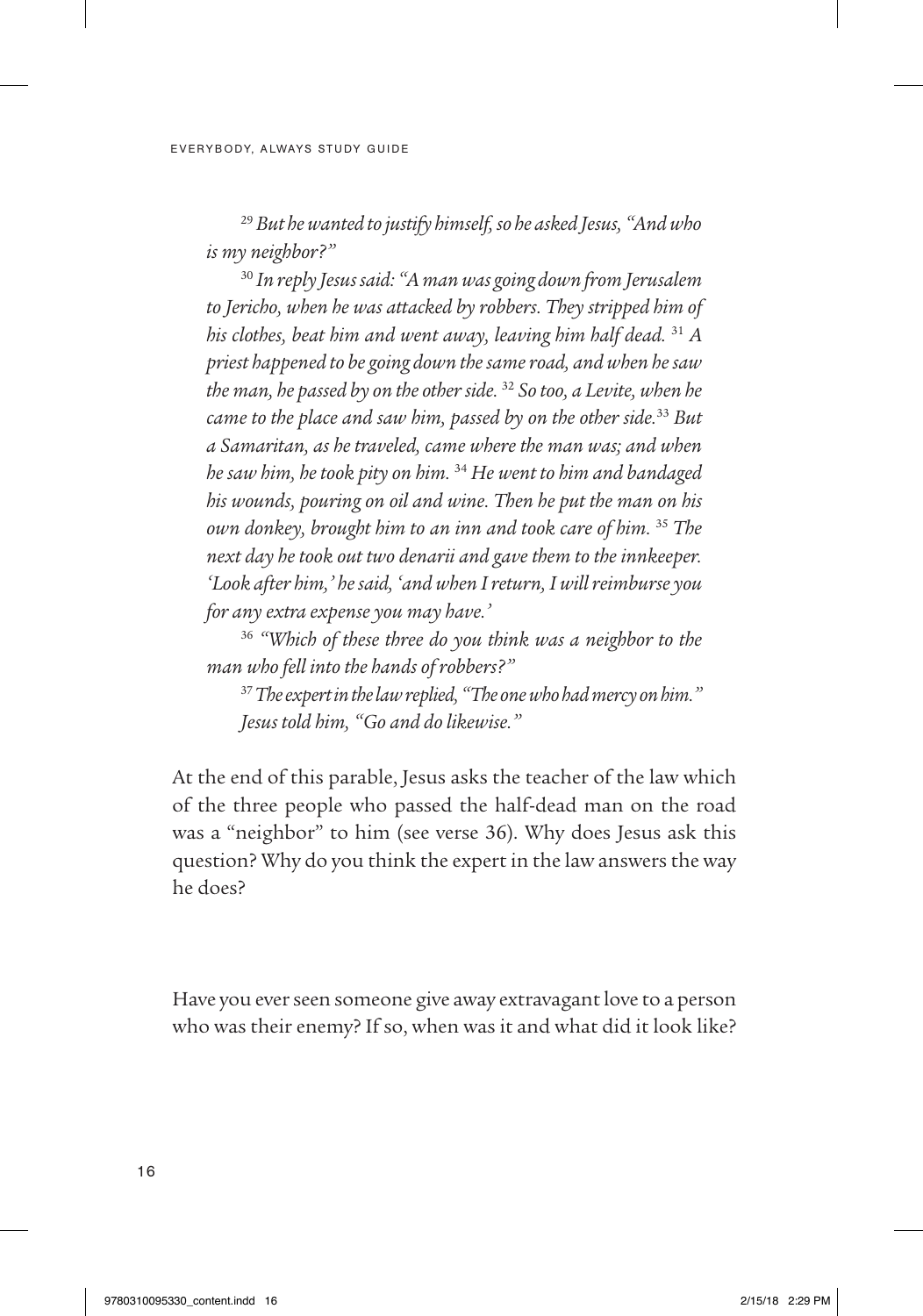#### **WATCHING THE VIDEO**

Play the video segment for session one. As you watch, use the following outline to record any thoughts or concepts that stand out to you.

Let the people in your life know that they are not only *invited* but also *welcome.*

You do business with *buyers*, but you do life with *neighbors.*

Loving your neighbors is woven into your DNA and your faith.

God's message to you is that you don't have to be afraid anymore.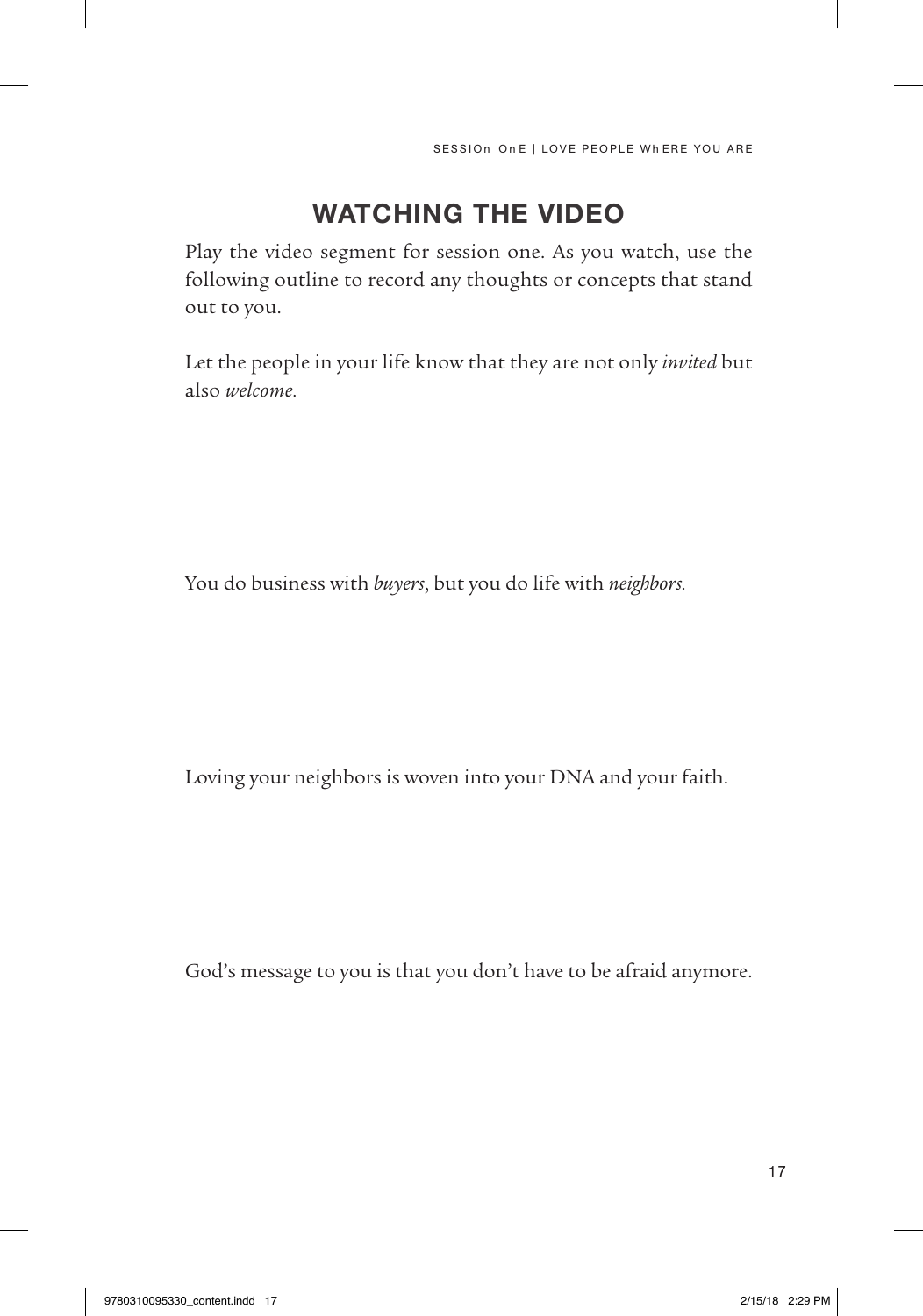God gives you a peek at what he is doing in the world through the people around you.

Part of finding your joy in life is helping others find their joy.

God wants you to love everyone, but what you need to do is start across the street.

What's a next big step for you? Who are you going to get to know? What is your next courageous move?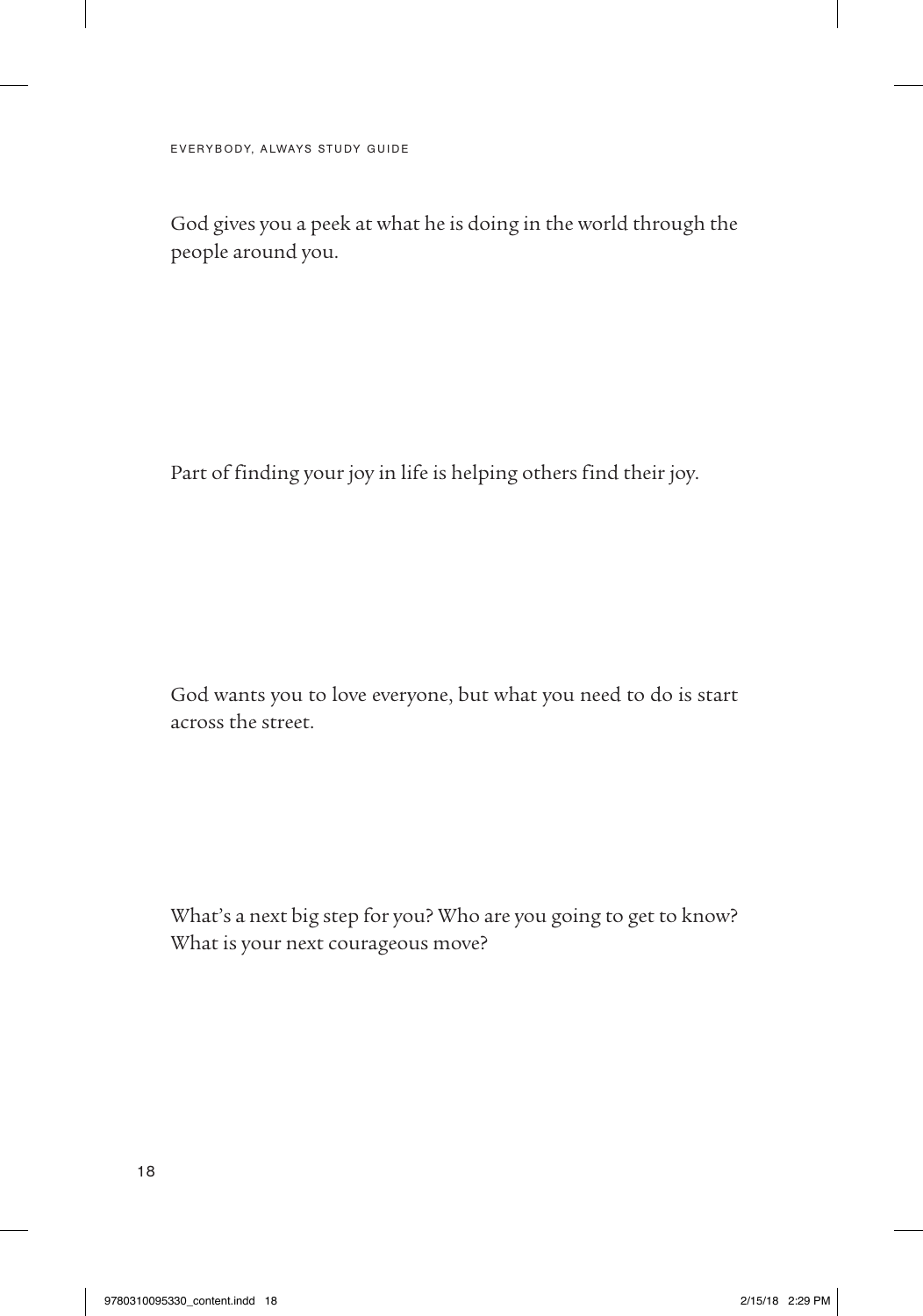## **DISCUSSING THE TEACHING**

Take a few minutes with your group members to discuss what you just watched and explore these concepts in Scripture.

1. In the video, Bob talks about how he was looking for a *neighbor* rather than just a *buyer* for his house because you "do life" with a neighbor. What does it mean to "do life" with someone? What's an example of this in your life?

2. Do you feel as if you truly "know" your neighbors or just "know about" them? Explain.

3. When you think about your neighbors, what's the hardest (or scariest) part of considering how to connect with them in new ways?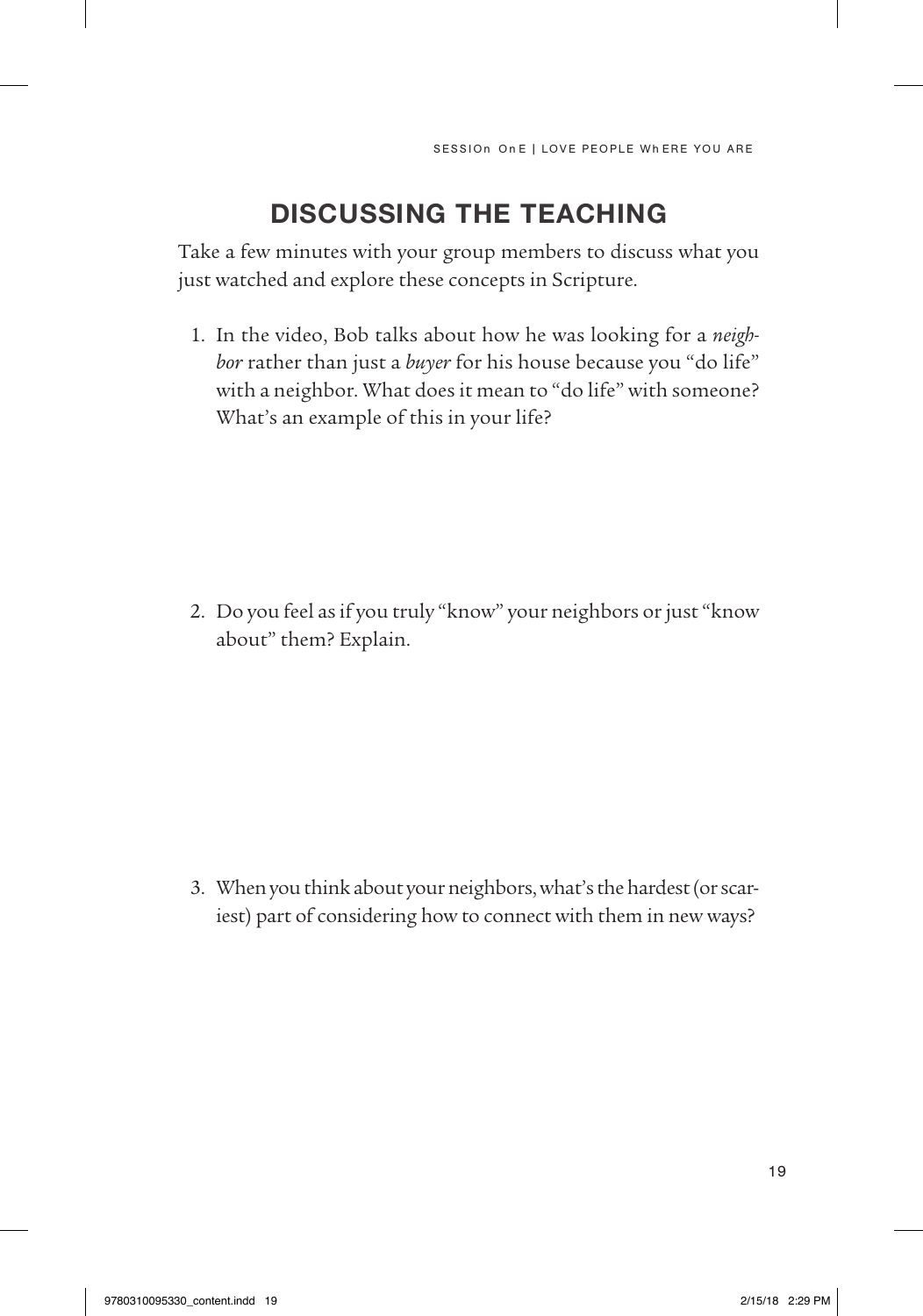4. Bob states that we find our joy by "helping other people find theirs." What do you think this means? How have you experienced joy through helping others?

5. Is there a difference between joy and happiness? If so, how would you define it?

6. People don't grow where they're *informed*—they grow where they're *accepted*. Where does your small group or church do this well? Where could you all better grow?

#### **DOING THE WORD**

*For this activity, each participant will need a copy of the grid on the following page and a pen or pencil.* 

During this week's teaching, Bob suggests that loving your neighbor is something that can start with the people God has put around you in your world. It doesn't require going across the ocean—just across the street.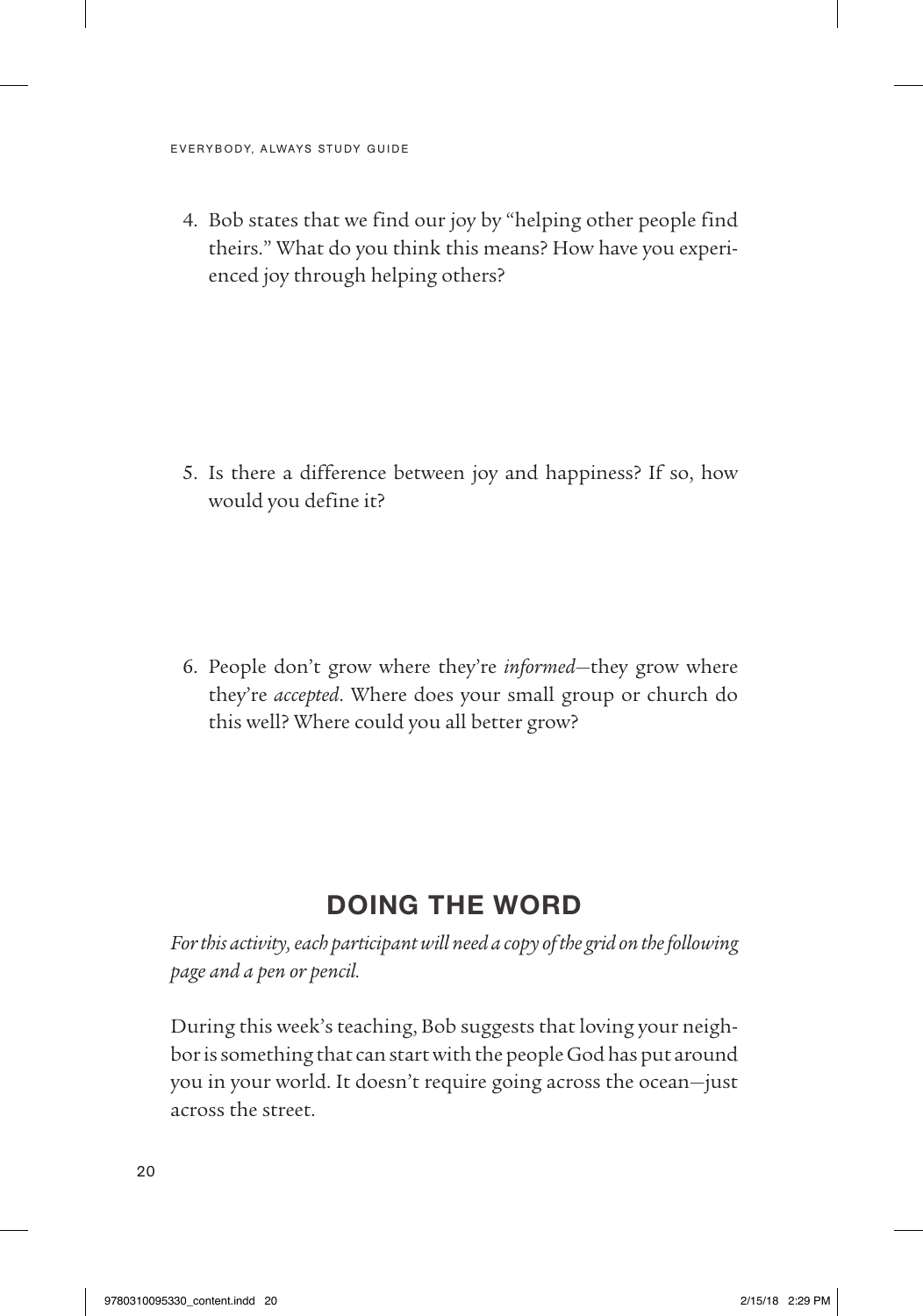With this in mind, look at the grid below. This grid represents your neighborhood. The center square with the word "YOU" in it stands for where you live. The empty squares around it represent where your neighbors live.

Take a moment to visualize your neighborhood. Now, see how many of those empty squares you can fill with the actual names of the people who live there. Just do your best. If you live next to the ocean or in the middle of nowhere, just use your office or some other public space where you spend time as your starting place.

It's okay. Just fill in as many names as you can.



Look at your grid once it's filled in. What do you notice? Are there any trends? Who do you know well? Who do you not know at all?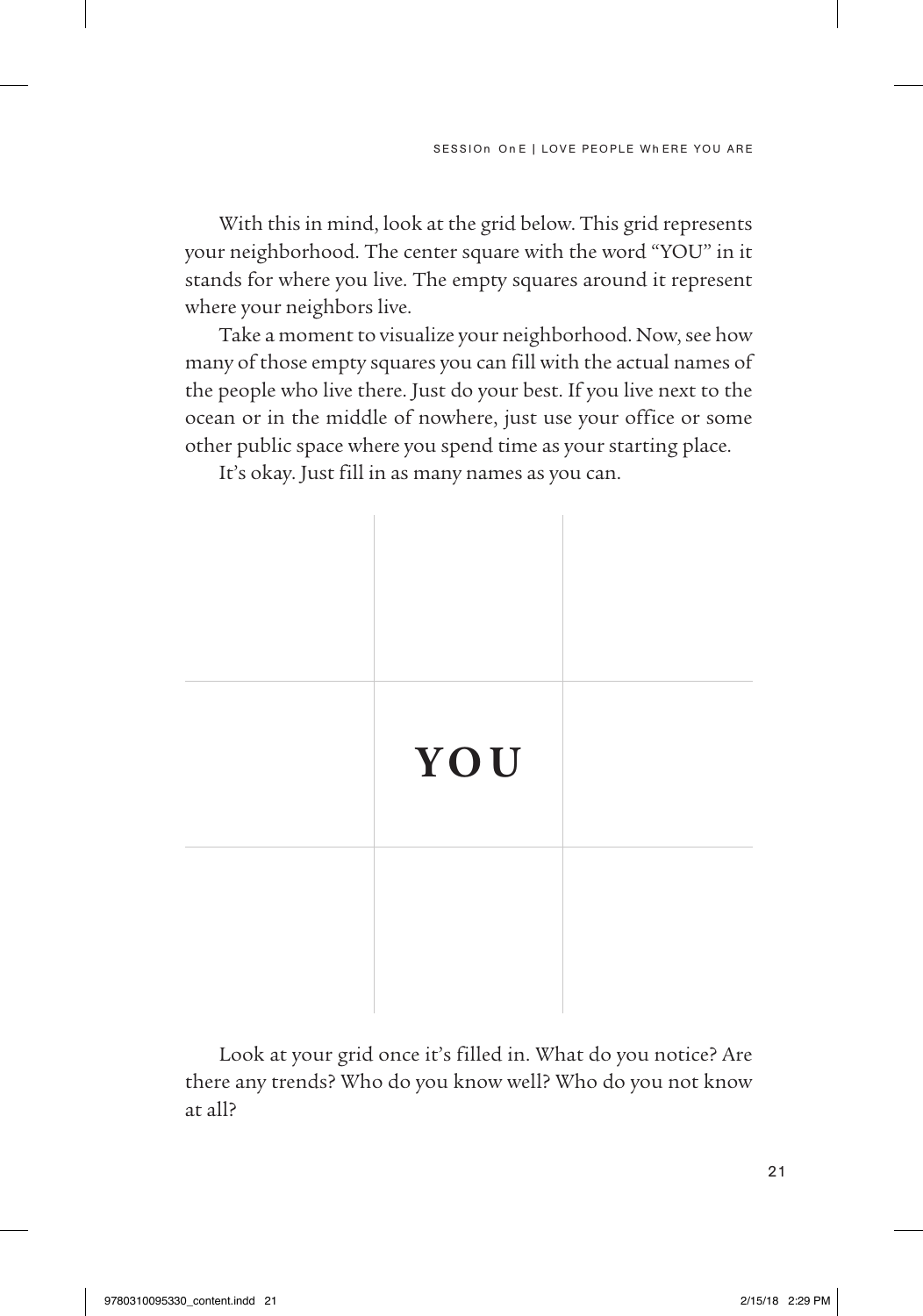Next, circle the neighbor on your grid whom you know the least and with whom you want to make a better connection this week. It might be someone you know a little, and you can invite that person to coffee to get to know better. Or it could be a person you don't know at all, and your goal for this week is just to learn his or her name. Whatever it is, take a second, say a prayer, and make your plan.

When you're done, share with the group your plan for connecting with a neighbor this week. If anyone in the group is stumped, offer some suggestions. And remember, the goal here is not to convert anyone, or witness, or anything like that. The goal is just to *connect* . . . because that's where it all starts.

#### **CLOSING PRAYER**

Close the meeting by praying for the specific person you are going to try to meet this week. Pray especially that God would give you the courage to follow through!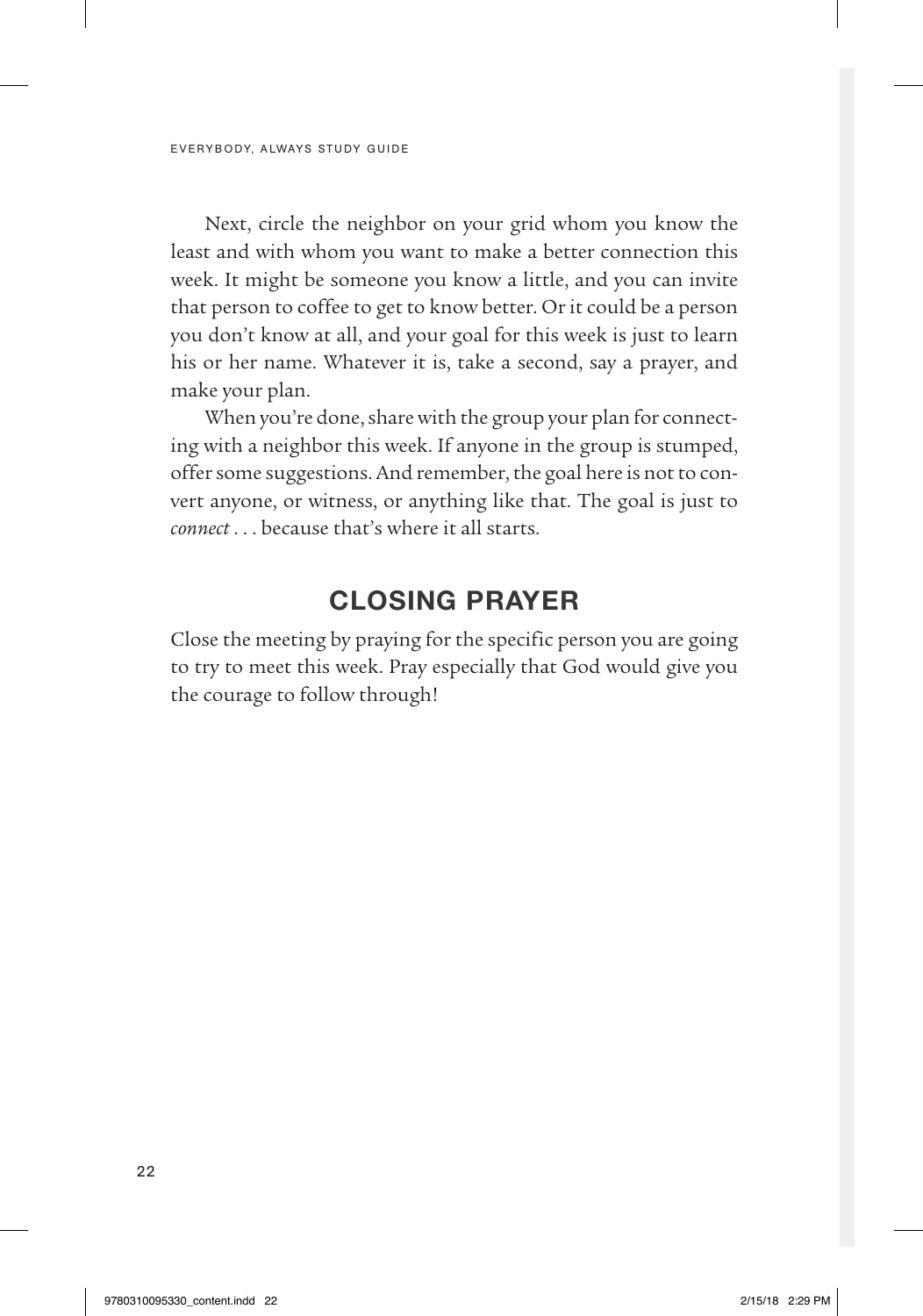## **PERSONAL STUDY**

Reflect on the content that you've covered this week in *Every-body, Always* by engaging in any or all of the following betweensessions activities. Remember, this part of the study is not about following rules or doing your homework—the activities are simply designed to give you the opportunity to jump into loving God and your neighbor with both feet. *Please be sure to read the reflection questions after each activity and make a few notes in your study guide about the experience.* There will be a time to share these reflections at the beginning of the next session.

#### *DO:* **TELL YOUR STORY**

During this week's teaching, Bob talks about the power of story and how one of the things that happens when you are neighbors with someone is that you get to know each other better and swap stories. This week, you are invited to do this very thing. Pick one or two people from your small group, get together with that person during the week, and just swap stories. You can get together for a meal, a coffee, or just touch base in the church parking lot. Wherever you do it, your goal is simple: *get to know each other better by sharing a bit of your lives.* Here are a few questions that you can ask to get the stories flowing:

*Where did you grow up?*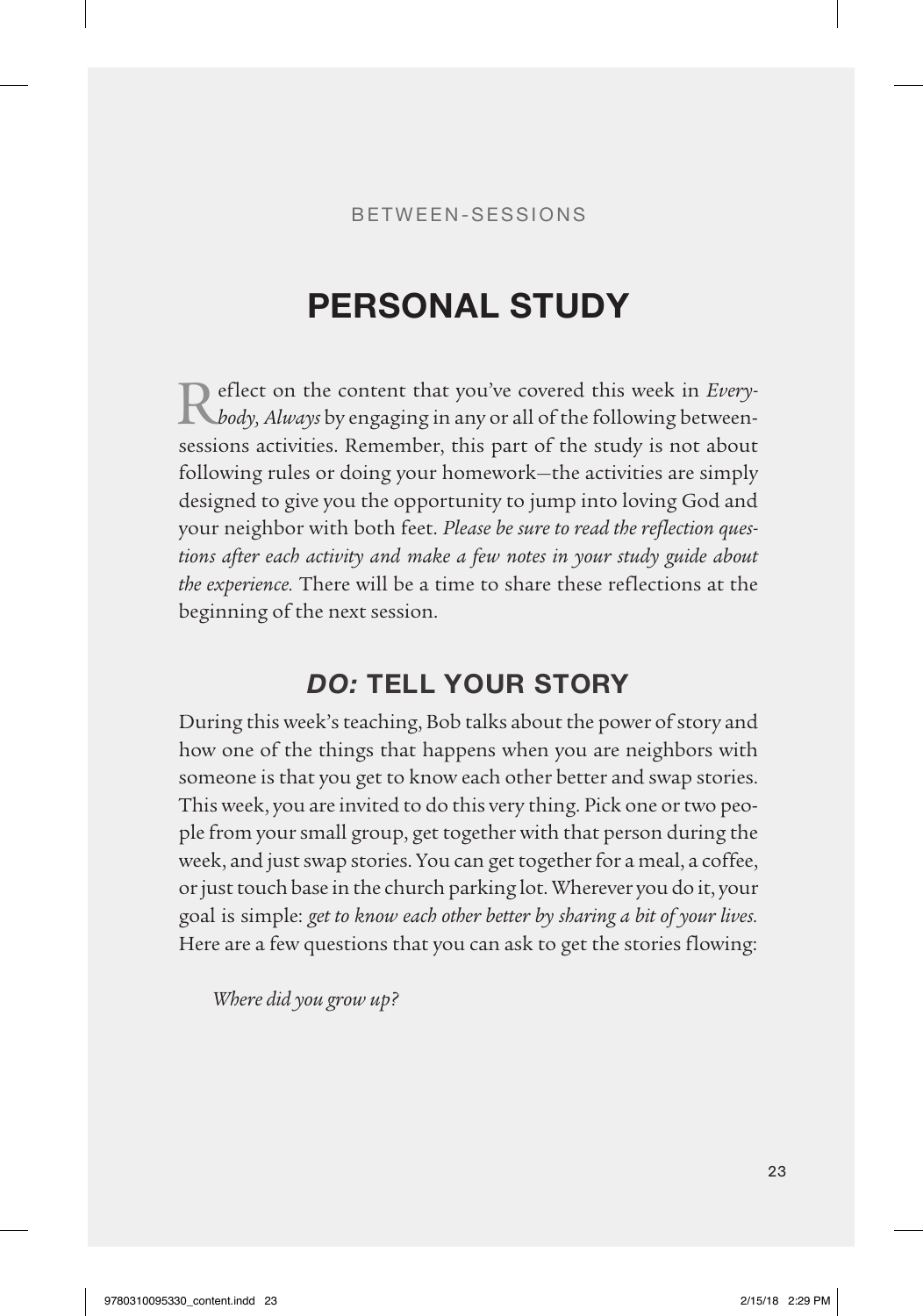*How long have you lived where you do now?*

*Do you have any siblings? What can you tell me about them?*

*Who were and are the most formative people in your life?*

*When and how did you get turned on to Jesus and church?*

*Why did you decide to participate in this small-group study?*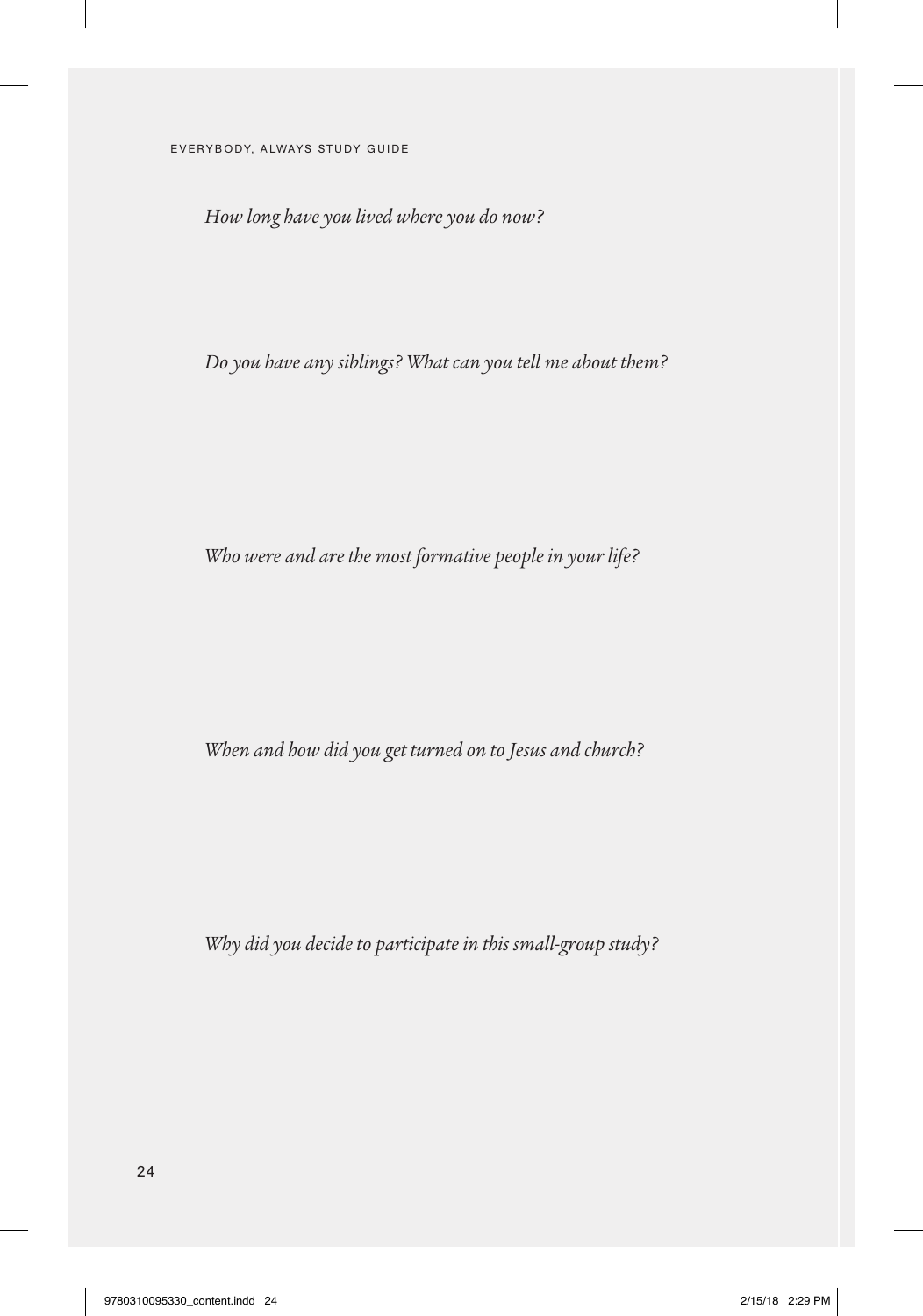*If you had a whole day to yourself, how would you spend it?*

*What is one thing the two of us have in common?*

Once you've connected with one of your group members and shared yours stories, jot down the following reflections to share next week:

*How was the experience of sharing stories?*

*Was it easier or harder than you thought? Why?*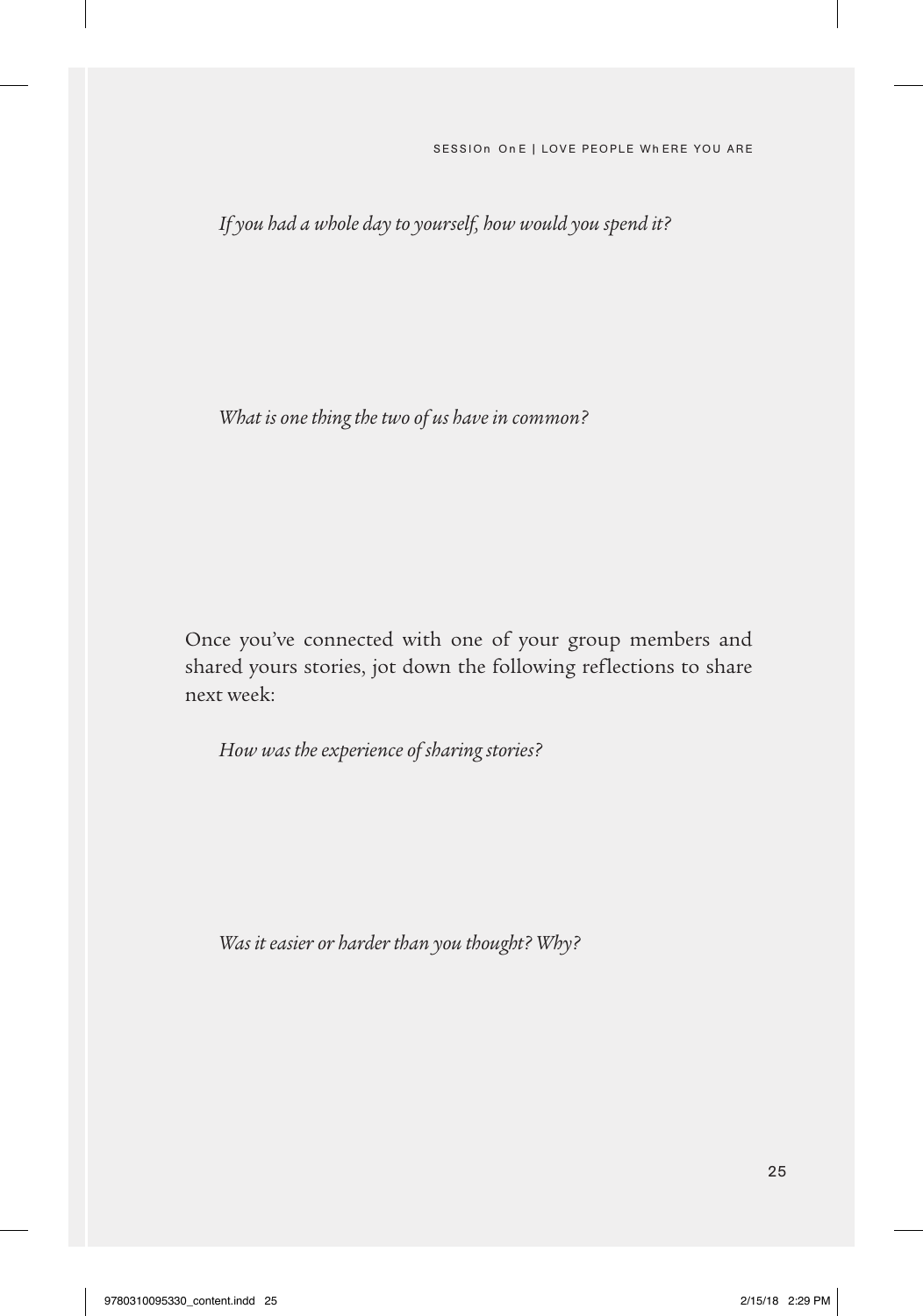*What is something this experience taught you about yourself?*

#### *REFLECT:* **BE NEEDY**

Read the following passage found in Matthew 18:1–5:

<sup>1</sup>*At that time the disciples came to Jesus and asked, "Who, then, is the greatest in the kingdom of heaven?"* <sup>2</sup> *He called a little child to him, and placed the child among them.* <sup>3</sup> *And he said: "Truly I tell you, unless you change and become like little children, you will never enter the kingdom of heaven.* <sup>4</sup> *Therefore, whoever takes the lowly position of this child is the greatest in the kingdom of heaven.* <sup>5</sup> *And whoever welcomes one such child in my name welcomes me.*

One of the things Jesus is always driving home with his followers is that God's kingdom doesn't work like the kingdoms of this world. God's kingdom is counterintuitive. It has a different set of values. Jesus keeps telling those of us who will listen that we will discover this kingdom in ways we least expect.

This section in the Gospel of Matthew picks up a conversation that Jesus was having with his disciples about this very thing. They had just asked him about who was greatest in his kingdom. Essentially, they wanted to know who was the best in God's new world. They were asking, "Jesus, how do you get to the top of the ladder and succeed in your kingdom?" They wanted to know who would—as Bob puts it in the video—"get the big chair."

To answer this question, Jesus asked a child to come over to where they were talking. Then he said, "Be like this." Jesus went on to say that unless the disciples changed to become more and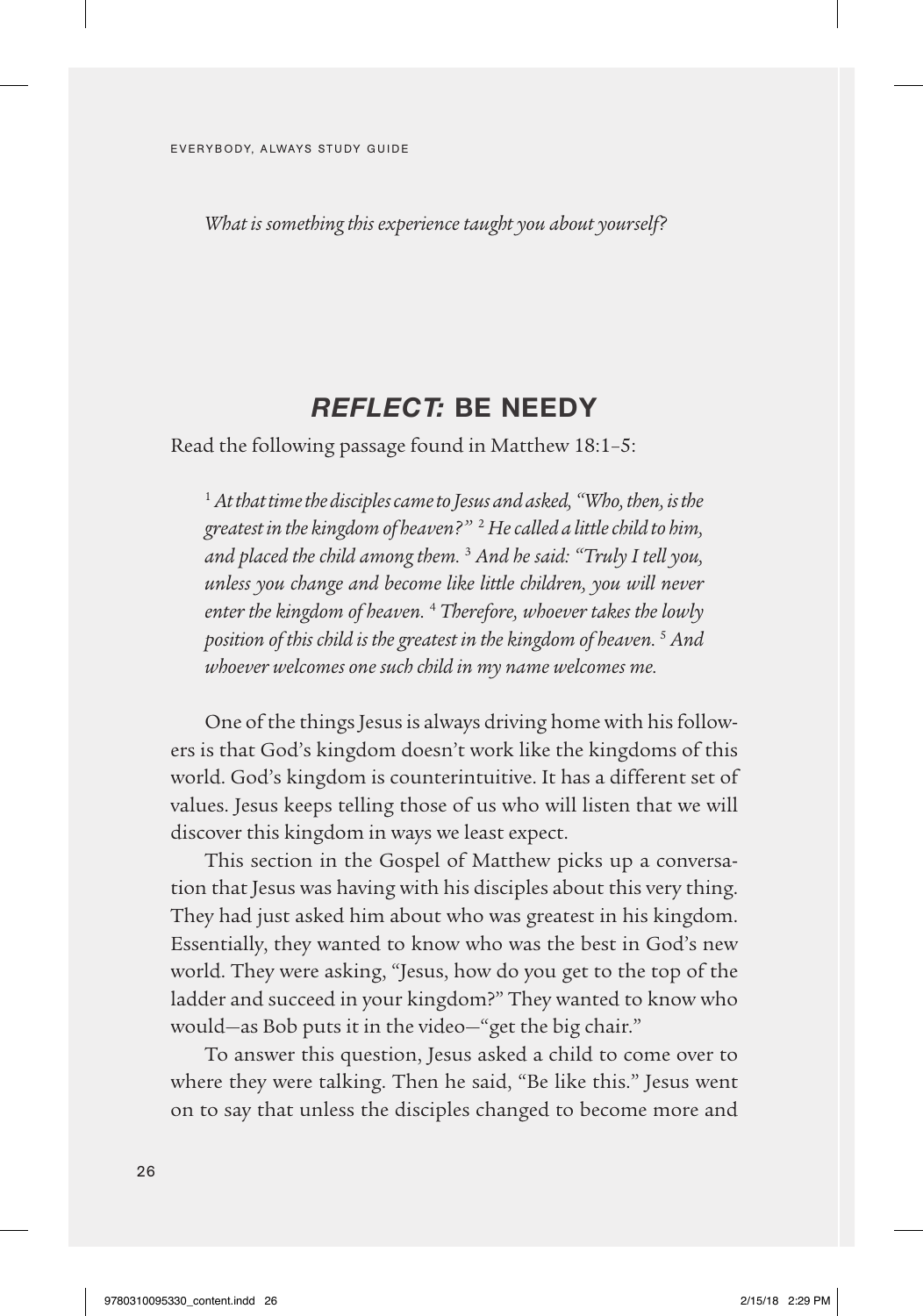more like this child, they wouldn't even figure out how to be part of what God was up to in the world. What was Jesus getting at by saying this to them?

Well, to live in God's world God's way, we have to first let go of all the ways this current world tells us to succeed. The kingdom of God is a place where the "best" are the least and the lowest. It's where the frail and the fragile are powerful. It's a kingdom of downward mobility, and it's a place people often find when they have failed and are in deep need.

This is part of what Jesus was illustrating with the child he called to stand among him and the disciples. Children have needs. They are not self-sufficient. They are dependent and open to help. It is exactly those qualities that assist us in finding our way into God's new world.

Can you see why a culture that values "pulling yourself up by your bootstraps" might struggle to embrace this message? Success in God's kingdom comes when you stop trying to win and embrace all the ways you keep losing.

What else do you think Jesus meant when he talked about becoming like little children?

Jesus says "anyone who welcomes a child welcomes me." What does that mean to you?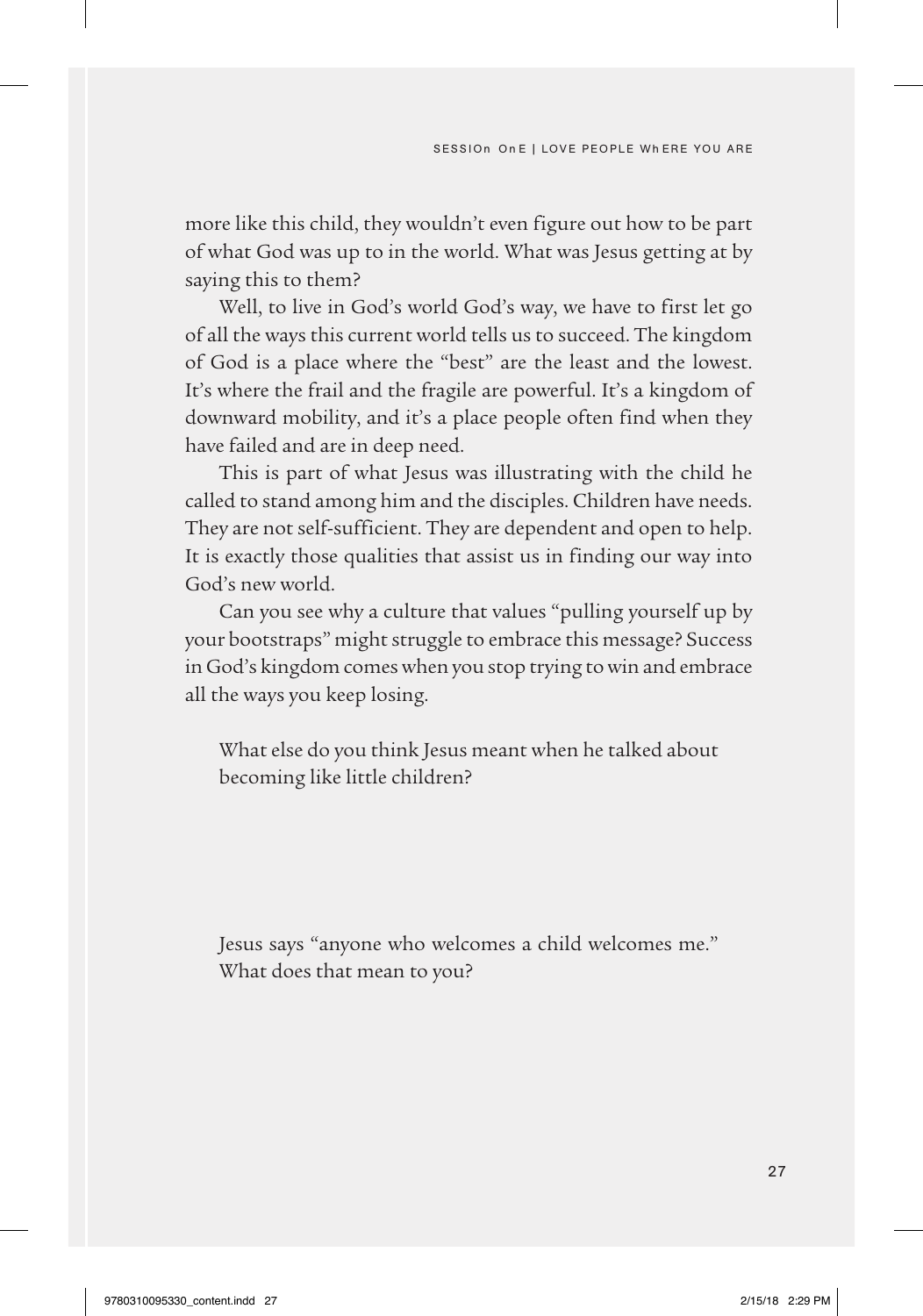Where are you frustrated by your own need right now?

In what ways might this actually be an invitation into the kingdom of God?

#### *READ:* **LOVE PEOPLE WHERE YOU ARE**

Read the prologue and chapters 1 through 3 in *Everybody, Always*, and then reflect on the following questions:

Who are some people you know who give away love "like they're made of it"? What are some characteristics you admire in these people?

What are some of the barriers you encounter when it comes to loving difficult people? What can you learn from Jesus' example about how to deal with them?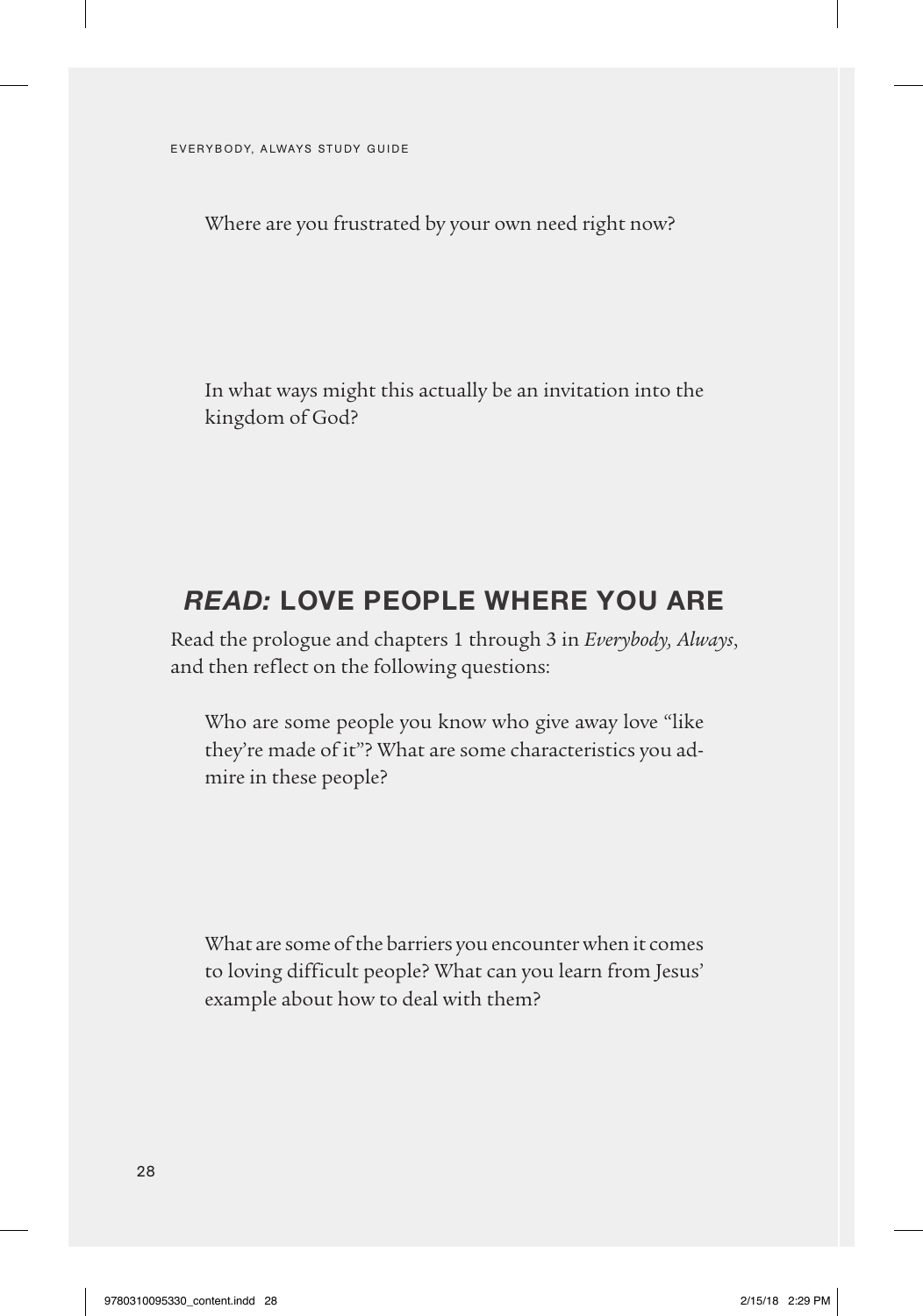What does "extravagant love" look like in your life in terms of "coloring outside the lines" and "going beyond the norms"?

Why do you think Jesus asks us to start loving others by first loving our neighbors? Who would you define as being your "neighbors"?

What are some ways that you are actively loving your neighbors? How has this involved more than just speaking with them from time to time?